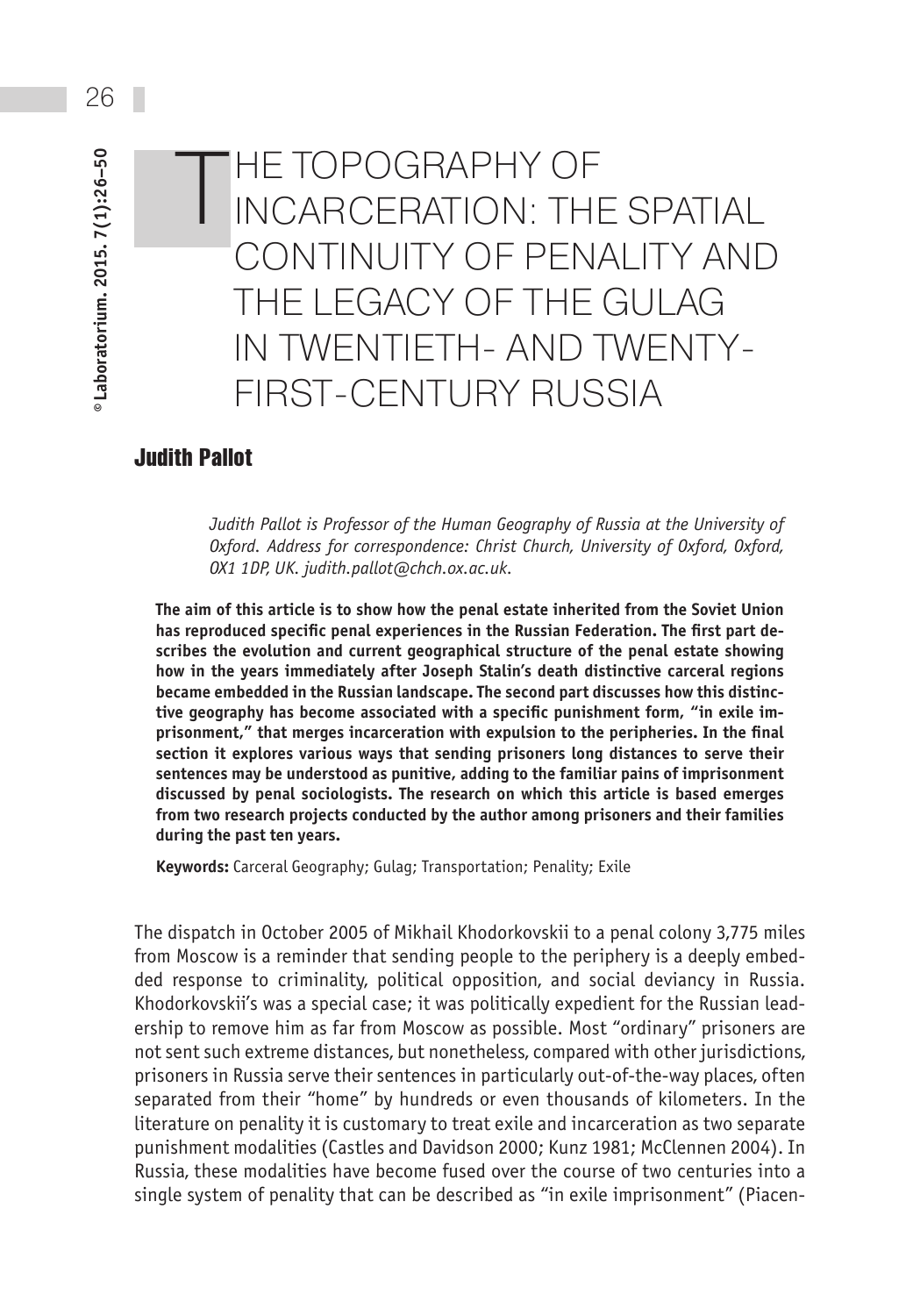tini and Pallot 2014). Prisoners subject to "in exile imprisonment" experience the regular pains of imprisonment, as described in the seminal work of Gresham Sykes (1958), with additional pains, or harms, associated with spatial and geographical dislocation. When prisoners are sent to remote regions, the friction of distance exacerbates the problems they face maintaining family and social networks and coping with the sense of loss, alienation, and isolation that incarceration brings. But, in addition, they can suffer from the "terrors of transportation," geographical disorientation, and feelings of being "out of place." These are responses to being uprooted from home and transplanted in an unfamiliar environment that have been described by refugees and asylum seekers in the twenty-first century, and they also surface in the descriptions of the experiences of prisoners transported to the New World and Siberia in the eighteenth and nineteenth centuries and in the testimonies of victims of the Stalin-era terror sent into exile and to remote labor camps. Aleksandr Solzhenitsyn's description of the exiled person's experience in the Soviet Gulag pre-visions the "living death" of Giorgio Agamben's *homo sacer*:

> Here we see that the threat of exile—of mere displacement, of being set down with your feet tied—has a somber power of its own, the power which the ancient potentates understood, and which Ovid long ago experienced. Emptiness. Helplessness. A life that is no life at all… (Solzhenitsyn 1974:340)

The aim of this article is to show how the distinctive geography of the penal estate inherited from the Soviet Union has reproduced specific penal experiences in the Russian Federation. The research on which it is based was conducted as part of two research projects that explored the impact of the Russian Federation's inherited penal geography on the experiences of prisoners and their families since 1991. Researching prison systems, especially when this involves interviewing prisoners, is challenging since it requires gaining access to prisons and has to ensure that the interests of the vulnerable subjects are not compromised. In Russia, where the penal service is secretive and unused to scholarly enquiry, these challenges are particularly acute (Pallot and Piacentini 2012:20–25).

Two principal types of sources have been used in this article. The maps showing the geographical distribution of penal institutions and prisoners use data largely available in the public domain. For the post-Soviet period the major source is the websites of regional penal authorities that have appeared in the last decade as part of a public relations initiative by the Federal Penal Service (FSIN).<sup>1</sup> These sites give the postal codes of individual penal institutions, which allows the distribution of the latter to be mapped accurately, but there is a paucity of information relating to prisoner numbers by institution and region. Nevertheless, some sites refer to the capacity of specific colonies or, in passing, mention how many prisoners there are in the region. These can be checked against unofficial figures contained in the postings of prisoners' relatives on prisoner support websites. The picture of the geographical distribution of prisoners

<sup>1</sup> The Federal Penal Service website is found at http://www.fsin.su. The regional authority (UFSIN) websites are found by clicking the "Territorial'nye organy" link.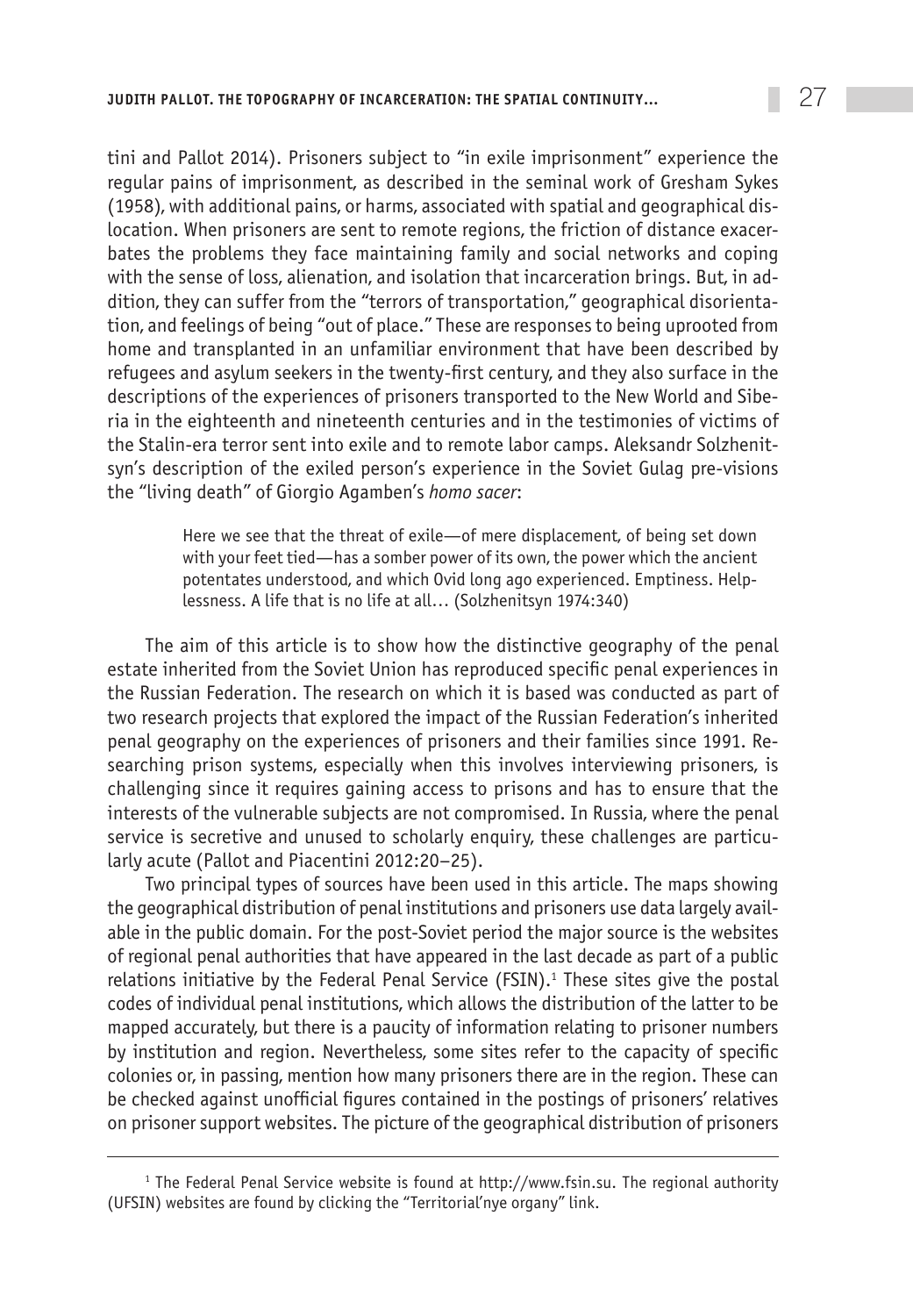that can, as a result, be constructed is, necessarily, approximate. For the Gulag there are data which, following the partial opening of archives, have become available in the past twenty years that have allowed a more detailed picture of the distribution of prisoners and camps to emerge than was available in the past. The NGO Memorial's digest of camps (Smirnov 1998) is still the most comprehensive source for constructing maps of the distribution of camps at the national and regional scale, but the data relate only to the camp administrations, not individual subdivisions where the majority of prisoners were held. The creation of maps showing the distribution of all penal institutions facilities at regional and subregional level requires painstaking work in central and regional archives. Maps at the lower spatial scale and for two-year intervals at the national scale are available at the website of Mapping Gulag Research Project.<sup>2</sup> The maps included in this article are taken from this website.

The other source used in this article is interviews conducted as part of two UK– research council funded projects with men, women, and juveniles who were serving sentences in Russian correctional colonies and colony-settlements between 2005 and 2010, had completed a sentence in the ten years prior to the interview, or were a near relative of an adult man or woman currently serving a sentence.<sup>3</sup> These interviews generated first- and secondhand information about the experiences of a broad range of existing and former prisoners in the Russia Federation differentiated by gender, age, and nationality, as well as duration and severity of sentence. The interviews were conducted by both UK and onshore interviewers, and their specific type whether structured, semistructured, or conversational—varied according to individual interviewer's expertise and the circumstances of the interview.<sup>4</sup> Any interviews that involved the cooperation of the Federal Penal Service were closely monitored by prison authorities. The interviews with serving prisoners were exclusively with women and female juveniles. The ex-prisoner group included men, but the principal source of information about the experiences of men prisoners currently serving sentences is derived from interviews with their close relatives, supplemented by the numerous Internet social media sites for prisoners and ex-prisoners.5

4 A full discussion of research methodology and a description of the interviews are to be found in Pallot and Piacentini (2012, chap. 2).

5 The most useful are http://www.svidanok.net; http://www.forumtyurem.net; http://www. dekabristki.ru.

<sup>2</sup> The mapping project (http://www.gulagmaps.org) grew out of the two research projects on prisoners' and their relatives' experiences and is ongoing. The site contains maps for 1929–1960 and for the post-Soviet period. There are no data available, so there is a gap in coverage, for the period between 1960 and 1991.

<sup>3</sup> The first project (funded by the Economic and Social Research Council [ESRC]) was titled "Women and Penality in Post-Soviet Russia." The project took interviews with 60 adult prisoners, 55 juvenile prisoners, 25 ex-prisoners, and approximately a dozen personnel in correctional colonies in European Russia (and one juvenile colony in West Siberia). The results are written up in Pallot and Piacentini (2012). The second project (supported by the Arts and Humanities Research Council [AHRC]) concerns prisoners' relatives in contemporary Russia and has involved interviews with 25 family members of prisoners currently serving sentences in Russian colonies. Interviews have also been conducted with former political prisoners Igor' Sutiagin and Zara Murtazalieva.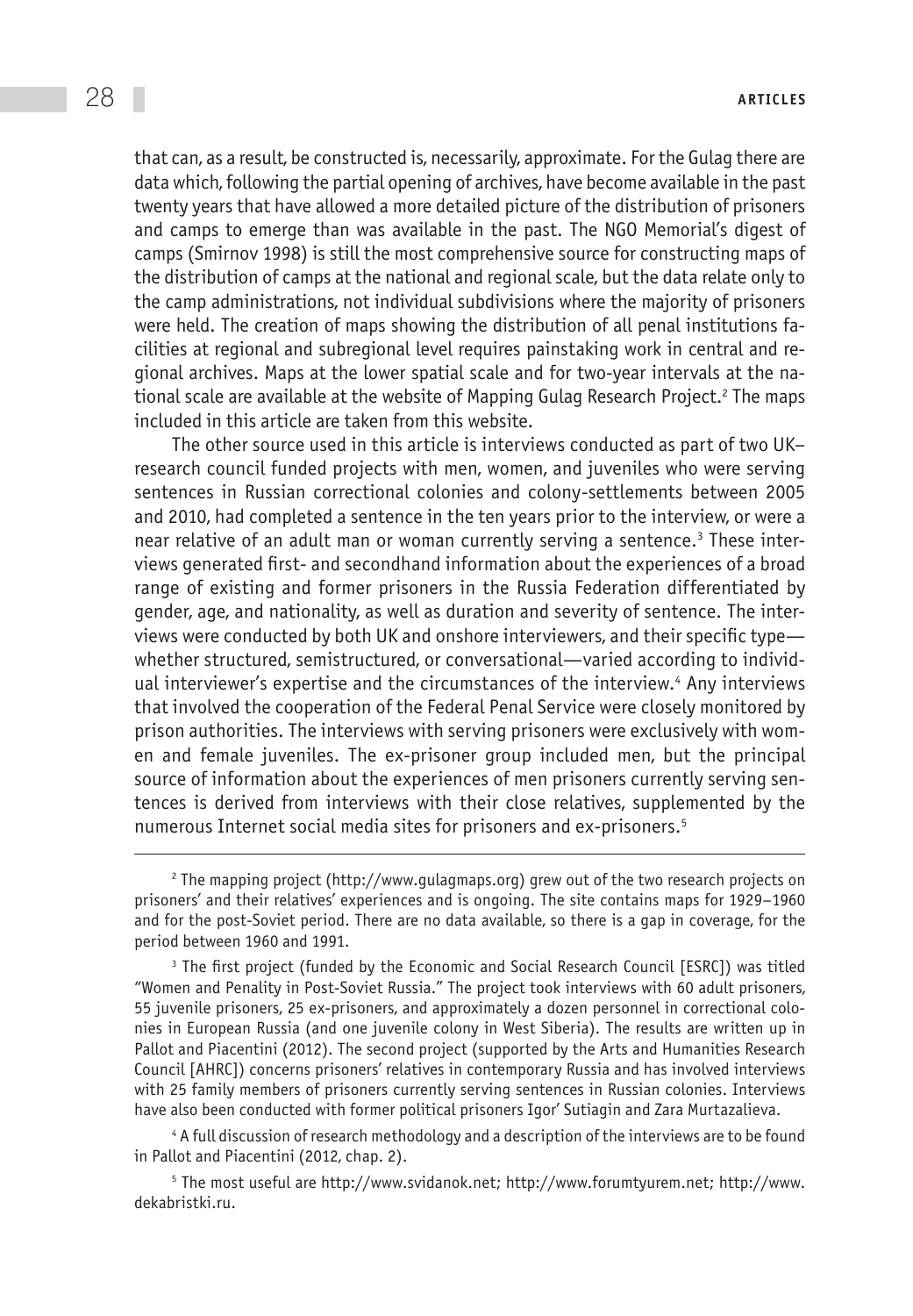#### The Historical Geography of Punitive Expulsion in Russia

In previous articles, I have discussed the continuities in Russia's penal geography (Moran, Pallot, and Piacentini 2011; Pallot 2005; Pallot and Piacentini 2012, chap. 3). Recent research by the Russian geographer Kseniia Averkieva (2014), who has plotted the changing geography of penal institutions in relation to major development projects for the whole Soviet period, has confirmed that by the 1930s the fundamental geographical division of labor that has persisted to the present day had been laid down. This consists of remand prisons or investigatory isolators (*sledstvennye izoliatory* or *SIZOs*) located in the populated centers and correctional colonies (*ispravitel'nye kolonii*) and other facilities such as the lower category colony-settlements (*kolonii-poseleniia*) in predominantly extraurban locations. At the time of Joseph Stalin's death in 1953 there were few places that escaped being drawn into the Gulag. However, the Gulag unfolded in time and space as camps were founded and dissolved according to the priorities of successive five-year plans. Geographical shifts were associated with the exploitation of particular economic and natural resources, the development of communications networks, and the construction of power stations, industrial plants, and whole new towns. Iconic projects like the White Sea–Baltic Sea Canal, the felling of the vast coniferous timber stands of the Arkhangel'sk, Kirov, and Nizhegorodskaia Oblasts and the Republics of Karelia and Komi, the exploitation of the gold mines of Magadan, the Baikal–Amur and Pechora railways, and coal and oil extraction in Pechora and Ukhta, in their turn took vast numbers of prisoners and exiles to remote parts of the Soviet state. The decisions made after Stalin's death to shrink the penal estate to a size commensurate with a reduced number of prisoners revealed the state's commitment to peripheral sites of punishment. Many camps disappeared from the most remote locations, but so too did the majority that had been established in the large metropolitan centers in the European part of the country. The resultant pattern of what was left describes an arc of regions encircling, and just beyond the margins of, the more densely populated parts of the country, tapering into Siberia and the Far East. This "penal arc" containing large clusters of correctional institutions for convicted prisoners—essentially the rump of the Stalinist penal estate—was inherited by the post-Soviet state in 1991 and remains to the present day.

In the immediate post-Gulag years the economic functions that had given rise to the original networks of Gulag camps continued as before, but with the passage of time and new development priorities the original rationale of the now-renamed "correctional labor colonies" changed. Unlike in the past, this did not lead to their closure. In the Kuzbas and Urals, free labor replaced prisoners in the mines, so colonies reoriented their production towards engineering in plants constructed within their precincts. In contrast, penal labor remained important in the timber industry in the 1960s–1970s in remote parts of the European North and Urals, even though under Nikita Khrushchev there was a drive to modernize the timber industry on the basis of free labor (Pallot 2002; Pallot and Moran 2000). In Siberia and the Far East, some new camps were founded or added to existing complexes to realize major construction projects (such as the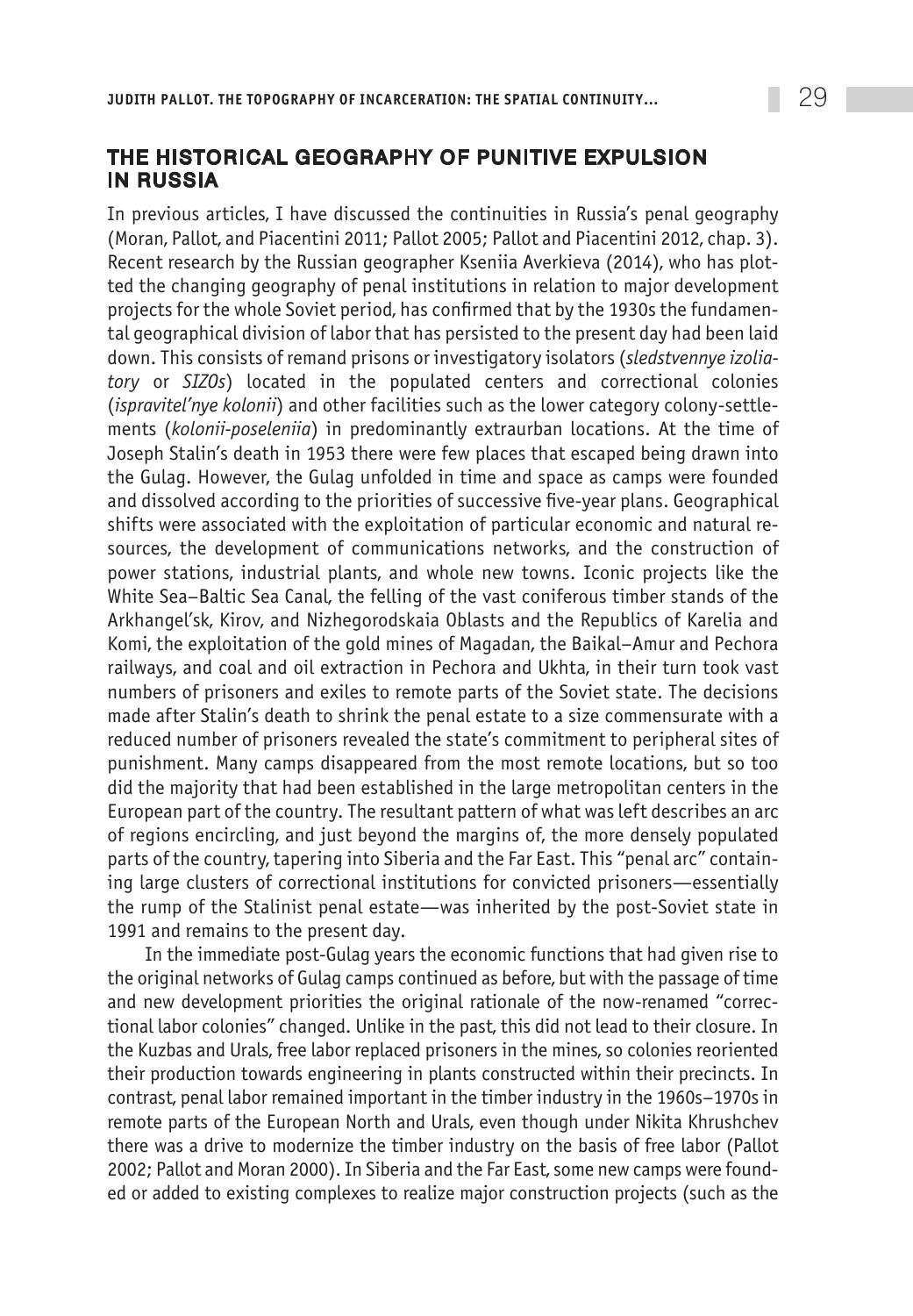Baikal–Amur Mainline railroad in the environs of Taishet and Vikhorevka, the Boguchanskii Hydroelectric Station, and the aluminum complex on the Angara), for resource extraction and primary processing (such as coal in the Kansk-Achinsk basin and uranium in Khakassia and Angarsk), or urban construction (such as the camps encircling Yakutsk in the Sakha Republic). Meanwhile, former special settlements in the "penal arc" were "re-profiled" as agricultural correctional colonies.

The geographical distribution of colonies that the Russian Federation inherited from the Soviet Union is, therefore, uneven with the result that some oblasts are oversupplied and some undersupplied with penal institutions in relation to background population and crime levels (Moran et al. 2011). The oblasts and republics with clusters of institutions, consisting of Arkhangel'sk, the Komi Republic, Kirov, a cluster of oblasts and republics east of the Volga, Perm' Krai, Sverdlovsk and Irkutsk Oblasts, and Krasnoyarsk Krai, mark out the same discontinuous arc as in Soviet times. In this arc, the imprisonment rate (the number of prisoners per 100,000 of the background population) is between 880 and 2,000, which is much higher than in the major metropolitan centers and more heavily populated central regions of the country. The imprisonment rate in such peripheral regions exceeds Moscow City's and region's by five to eight times. Together, over one third of all Russia's prisoners were confined in just ten regions in 2012.

Figures 1 and 2 compare the distribution of prisoners by region in the years before Stalin's death and at present. The distribution in Figure 1 is an average of the years for which figures are available in the period 1948–1953 and in Figure 2, for the period 2008–2013. The principal change the two maps show is a "hollowing out" in the number of prisoners in the European center and a contraction inwards of the penal margin from the most remote peripheries, such as Magadan and northern Siberia. The northern hinterland of West Siberia stands out as having a low rate of imprisonment today. This is because of the policy to use "imported" free labor to work the major oil and gas field development of the 1970s, which led to accelerated population growth. A handful of correctional colonies still exist in the Far North that are the physical legacy of the Gulag. The camps belonging to Noril'lag and Dal'stroi, which were founded to build the Noril'sk nickel and nonferrous metal complex in the Nenets Autonomous Okrug and to develop the gold mines in Magadan and which both claimed thousands of lives, live on in the Arctic Circle in colonies such a Kharp, where Yukos's Platon Lebedev was imprisoned.

The uneven regional distribution of penal colonies is only one element of the problematic geography of penality in Russia. Within regions, the distribution of colonies enhances the isolation and invisibility of Russia's prisoner population. The Russian penal service does not produce data about the intraregional distribution of colonies, but it has been possible to map the location of colonies from their postal addresses. Figure 3 is of Perm' Krai at the present time. The figure shows that the majority of the krai's colonies are concentrated in its northern hinterland, at distances of more than 300 kilometers from the regional capital. These include all categories of men's colonies, women's colonies, colonies for prisoners with infectious diseases, and colony-settlements, the lowest category facilities. The facilities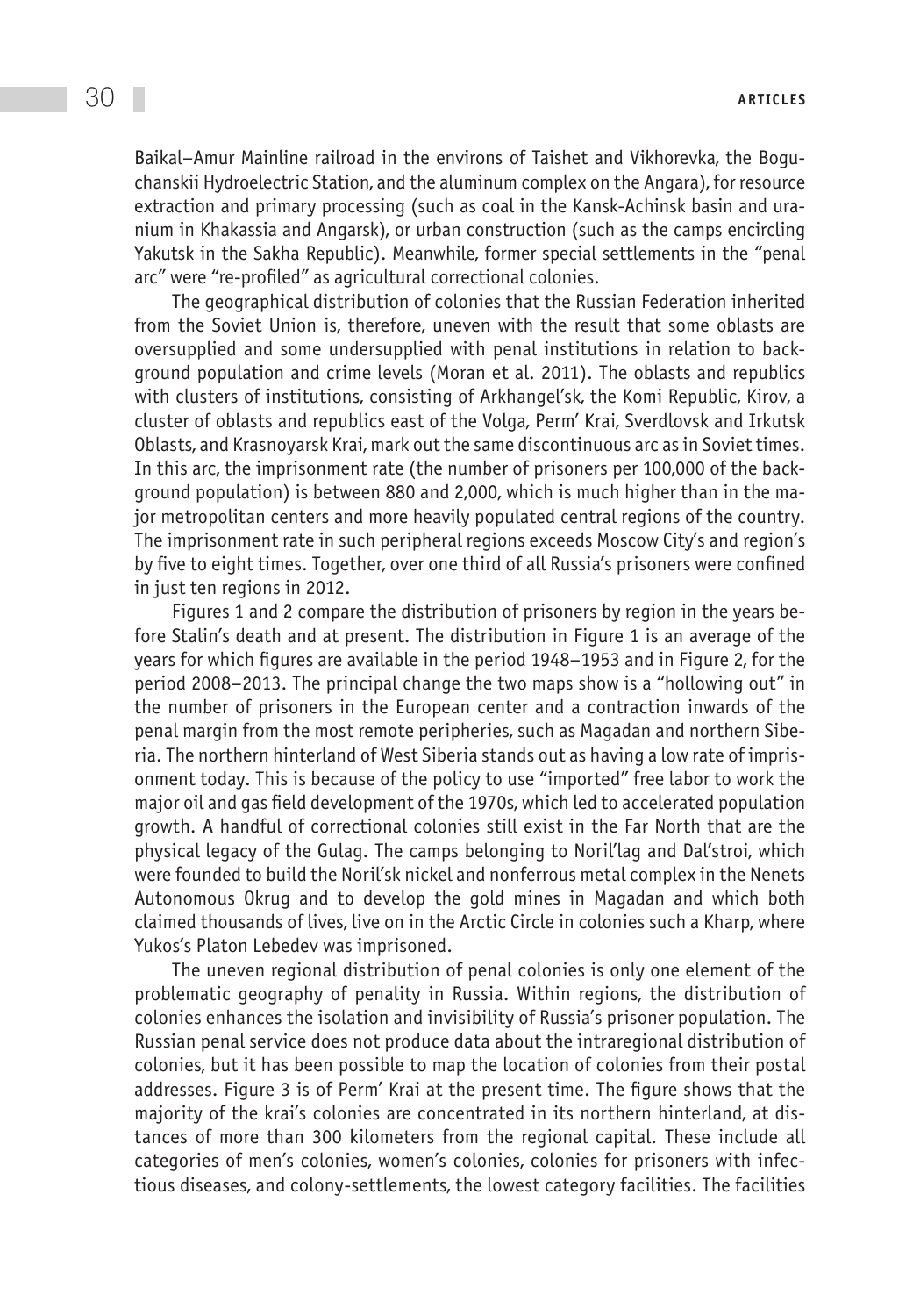

*Figure 1*. The distribution of the absolute number of prisoners in the Russian Republic of the USSR in an average year in 1949–1954.



*Figure 2.* The estimated number of prisoners per 100,000 population in correctional facilities and pretrial prisons in 2013.

clustering in the north of Perm' Krai, together with the settlements serving them, form a zone embedded within the Cherdynskii administrative district, but its population of penal personnel, guards, pensioners, and budget workers remains socially distant from the civilian community. The same is true in other regions, in the southwest corner of Mordovian Republic, the north of Sverdlovsk Oblast, and so on (Pallot 2012;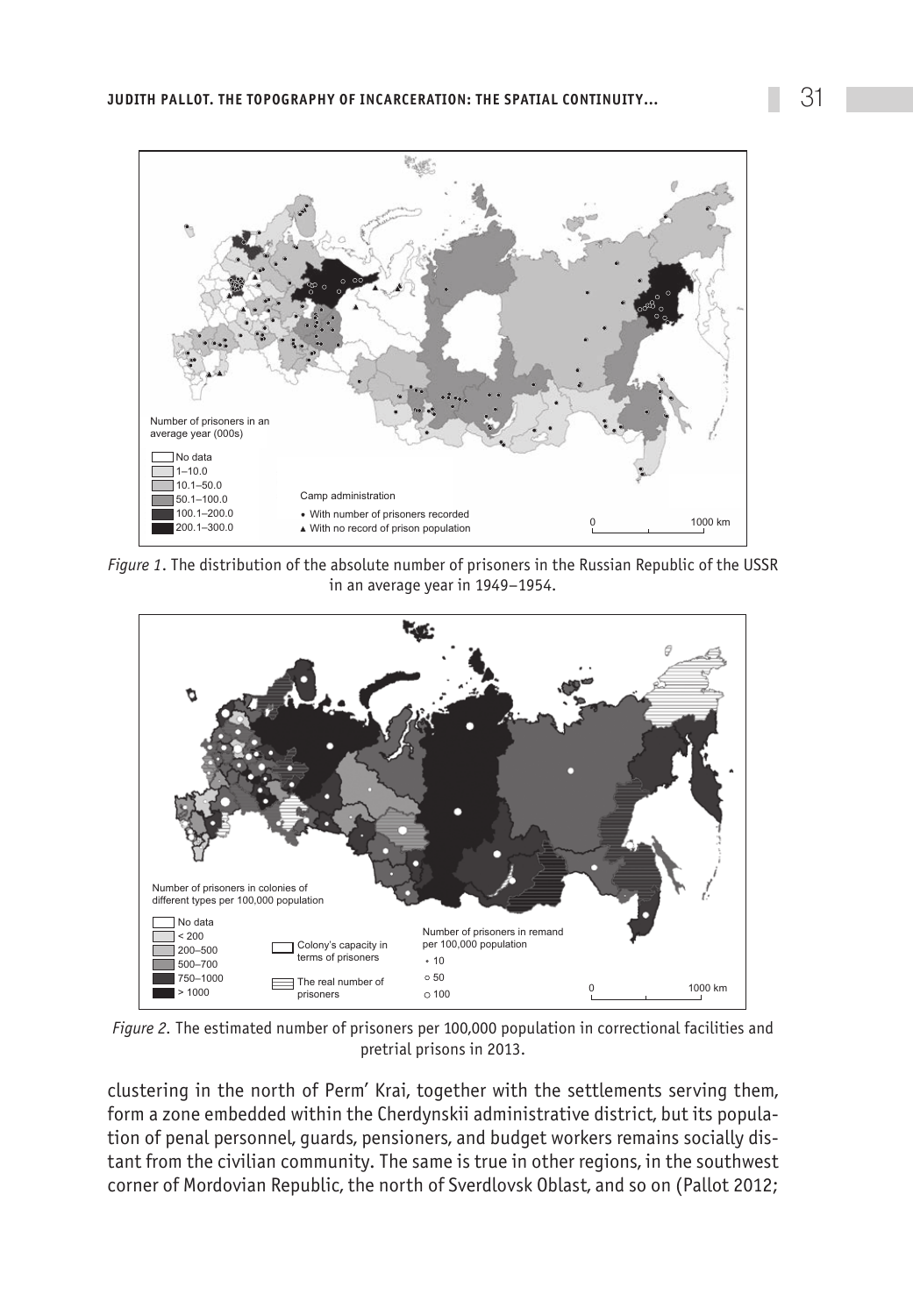Pallot, Piacentini, and Moran 2010). This type of closed, self-sustaining enclave is another direct inheritance from the Gulag when the NKVD effectively controlled whole swathes of territory, thereby creating the islands of Solzhenitsyn's archipelago. In such regional penal complexes, several generations of prison personnel have served the prison service in its different manifestations and contributed to the strengthening of place loyalties that are expressed, among other ways, in annual commemorative celebrations of the local founding of the Gulag (Pallot et al. 2010).

There were three moments in the twentieth century when the leadership of the USSR and of its successor state, the Russian Federation, had the opportunity to break with Russia's tradition of confining prisoners to the geographic margins. The first was in the 1920s when the concentration camps on the Solovetskii Islands were founded, the choice signaling a rejection of the metropolitan penitentiary that by then had become a fixture in European states. Although there were large tracts of "vacant" land beyond the boundaries of large cities that could have accommodated a concentration camp, the place chosen was remote and hostile for human life. This was to set the tone for what was to come. Whilst historians of the Gulag have tended to attribute the spread of the Gulag into the peripheries to the distribution of resources needed for the fulfillment of the USSR's development goals (Gregory and Lazarev 2003; Ivanova 2000), it is important not to lose sight of the punitive element of the choice of camp locations. Victims of repression prisoners and special settlers alike—were, indeed, sent to remote places for the purposes of resource mobilization, but according to the principle articulated by the leading Soviet criminologist N. F. Miliutin, expulsion to the periphery also should punish; serious offenders should not be confined in "home provinces" or in those with a clement climate but should be shipped east where the climate itself would "assist in hastening re-education" (Hardy 2012:103).<sup>6</sup>

The second moment when the state had the opportunity to break with Russia's tradition of confining prisoners to the geographic margins was following Stalin's death in 1953. In making the decision about what should be done with criminal offenders and those who continued to be found guilty of political offenses, it was obvious that, even in the conditions of Khrushchev's Thaw, abandoning incarceration as the principal sanction was not on the agenda. Nor, it transpired, was abandoning the practice of exile. It would have been possible to construct the post-Stalin prison system in metropolitan centers using the sites and infrastructure that had been established in the 1930s–1950s, but this alternative was not pursued. Penal colonies disappeared from Moscow "overnight" in 1960, and the city does not have an institution for convicted prisoners within its boundary today. Miliutin's principle was reasserted in 1961 when strict regime colonies were statutorily required to be located far from population centers (Hardy 2012:113).

<sup>&</sup>lt;sup>6</sup> Sending prisoners to a remote place of course began with Vladimir Lenin who commanded the Cheka (NKVD's predecessor) to hold class enemies "outside the city." Escapes of prisoners near cities led, starting in 1918, to prisoners being taken ever further away and to the founding of SLON (Solovetskii lager' osobogo naznacheniia, Solovetskii Special Detention Camp) in the remotest part of the European North (see Jakobson 1993:39–40).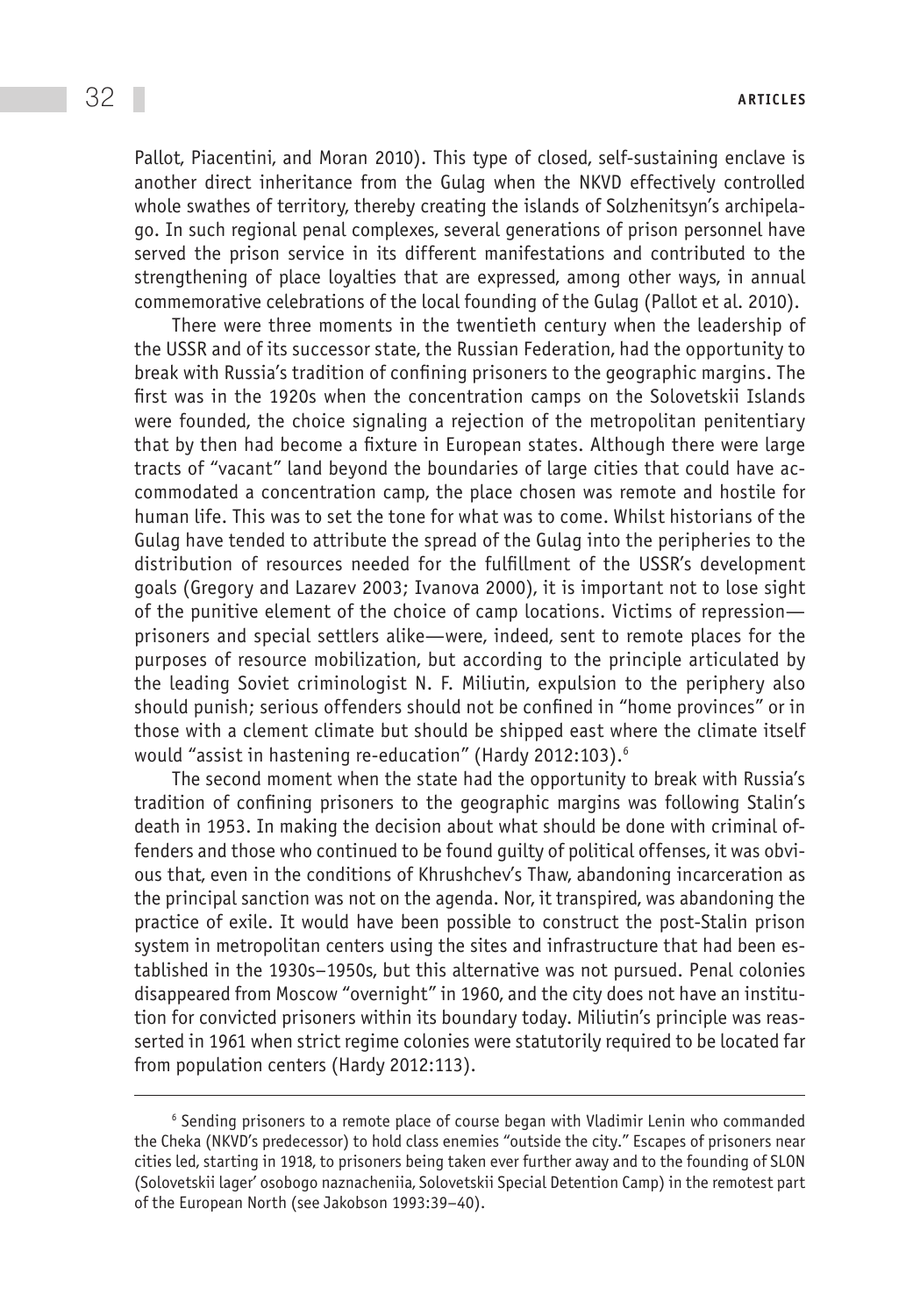

*Figure 3*. The distribution of penal institutions of different types in Perm' Krai in 2013.

The third moment was in 1991, when communism collapsed and the USSR dissolved. The circumstances were propitious for change; the post-Soviet government committed the country to prison reform and the pursuit of international best practice. Furthermore, it publicly distanced itself from its Soviet predecessors' scant respect for human rights. The aim of bringing prisoners "closer to home" was even included in the schedule of reforms in the 1990s. However, the obvious means of achieving that aim—a reduction in the number of custodial sentences allowing the closure of the most remote penal colonies—was overlooked in the reforms that followed. There have been incremental changes, but none has destabilized the spatial division of labor in the penal estate as it was at the end of the Soviet period. Furthermore, post-Soviet Russia has reasserted the principle that the most serious offenders (which again today include those who the regime finds politically troublesome) should be sent to the most remote places; in the criminal correction code convicts sentenced to special and strict regime colonies are exempt from the provision that prisoners should be held in their own oblast. In 2010 the Federal Penal Service launched a new round of reforms, which held out the promise of a more proportional distribution of penal institutions among regions, but it failed to explain how precisely this was to be achieved.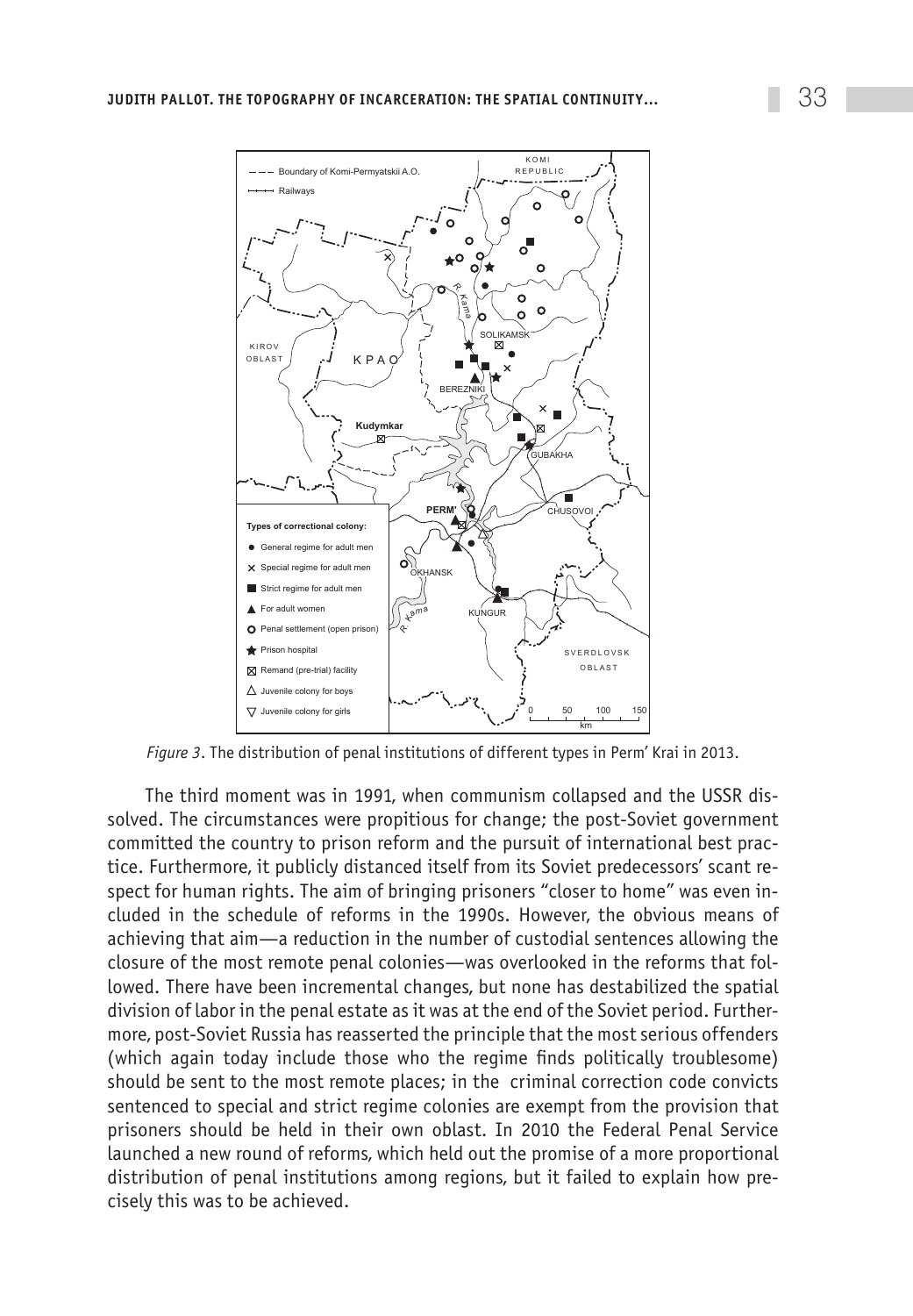There are, of course, "rational" explanations for why at each of these moments the leadership was disinclined to embark on a fundamental geographical restructuring of the prison estate. The most obvious is that the financial resources have not been available to relocate colonies closer to the metropolitan centers. The continuing tendency for the courts to hand out custodial sentences as a result of the failure of the prison service to develop alternatives to incarceration has kept prison population numbers high, which has prevented closure of the more distant and remote facilities. But there might also be deeper cultural explanations for the apparent attachment to dealing with criminality and political dissent by expelling it to the peripheries. Penal sociologists have long recognized the existence in different countries of "penal cultures" that valorize or legitimate particular punishment forms. These punishment forms are shaped by institutional and societal "penal sensibilities" reflecting broader societal ethos and concerns and that are deeply embedded in national cultures and are transmitted from one generation to the next, even though social, political, and economic contexts can change (Garland 2012; Smith 2008). The tenacity with which the Soviet and Russian state in the twentieth and twenty-first centuries has hung on to the periphery as a place of incarceration may be because there is a popular consensus that this is an appropriate way to deal with people who violate societal norms. In fact, as we know, the practice of punishing offenders by expelling them from the ecumene originated long before the Soviet era, in the tsarist system of exile. Although historians of Russian punishment have tended to maintain the distinction in their work between "exile" and "imprisonment," the boundary between the two punishment modalities was always blurred.7 The nineteenth-century expansion of *katorga*, or hard labor, for serious offenders exiled to Siberia that saw them confined in prisons anticipated the expulsion of Gulag prisoners to the remote places in the north and east of the country, effectively merging the two punishment forms.<sup>8</sup>

Notwithstanding the fact that the Soviet Union retained the category "exile" as a legally distinct penal sanction, during the Soviet period exile in its broader, nonlegal sense became normalized as a category of imprisonment. Prisoners in the USSR lived and worked (and many died) under a giant universe of ideas about culture, crime, and territorial expansion, and were reminded daily that the consequence of

<sup>7</sup> Andrew Gentes, the principal historian of the tsarist exile system, for example, is reluctant to collapse the binary between exile and imprisonment, arguing that the two systems were coeval; *katorga*, he argues, was a "version" of exile but fell short of "prisonization" per se (see Gentes 2008, 2010). Aleksandr Solzhenitsyn was similarly reluctant to abandon the idea of a pure form of exile, though he acknowledged that *katorga* laid the foundations for the Gulag. As Jan Plamper (2002) has observed, Michel Foucault, following Solzhenitsyn, failed to understand the carceral nature of tsarist exile and, as a result, posited the French system of *relégation* as the inspiration for the Gulag.

<sup>&</sup>lt;sup>8</sup> Recent empirical scholarship on the Gulag has produced further evidence of the blurring of the boundaries between exile and imprisonment. We now know that camp inmates could earn "non-convoy status," which allowed them to spend long periods outside the confines of the camp, and that exiles and deportees shared many of the experiences of convicted prisoners (see, e.g., Barnes 2011; Bell 2013; Brown 2007).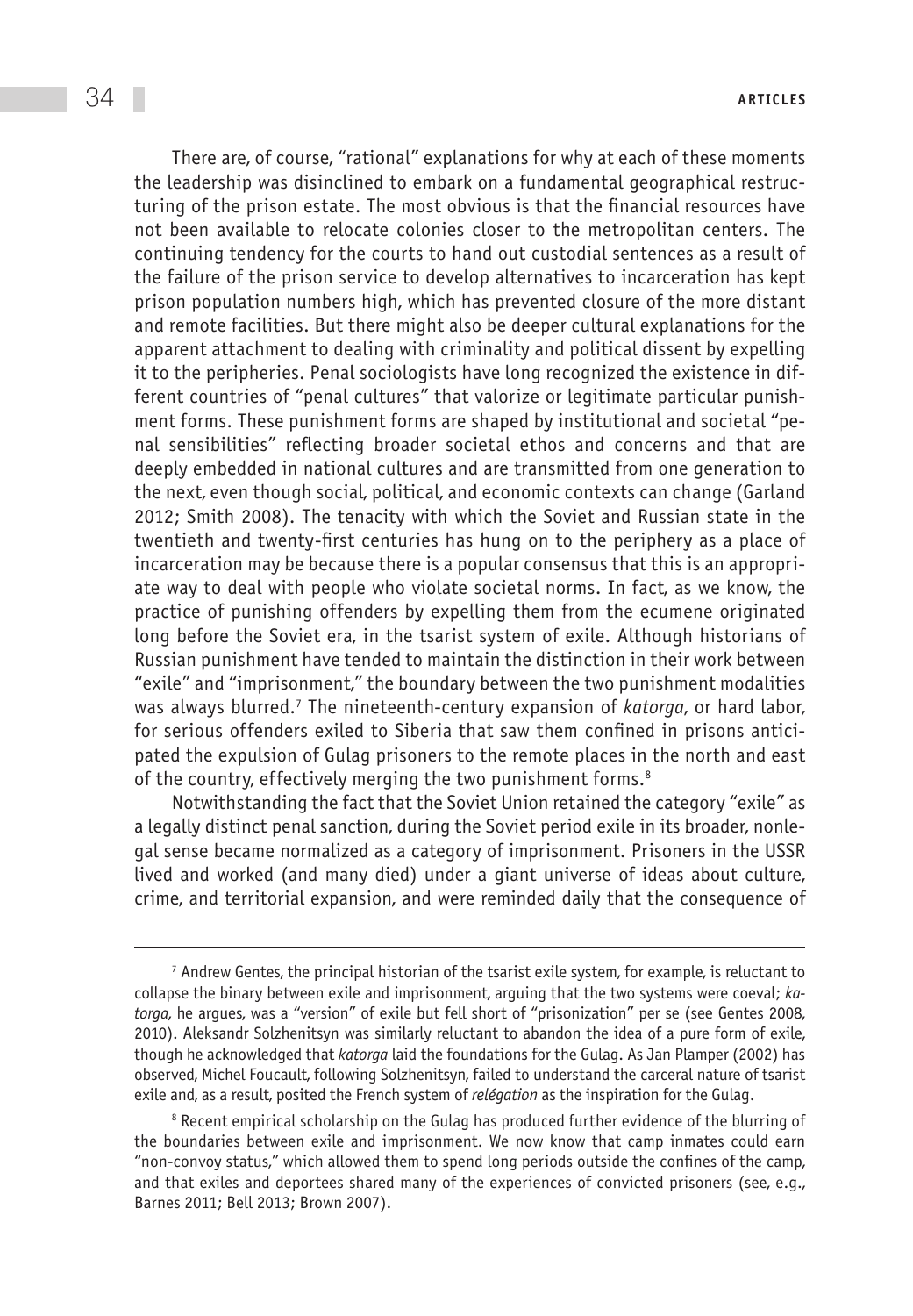committing an offence was being sent far from home, with a high probability of ending up in Siberia and the Far North. In this way, the movement of prisoners through distinctive spaces as they are processed towards confinement ever further from home became integral to Russia's punishment culture. Sending people away *as* and *for* punishment was not altered by the ending of mass deportations or the removal of exile from the repertoire of punishments available to the courts after 1991.

# Spatial Dislocation as Punishment

Russia's inherited penal geography is, therefore, associated with a distinctive punitive order that elevates the role of distance and isolation in the experience prisoners have of incarceration. In order to develop this argument it is necessary to distinguish at the outset between what penal sociologists define as the "inherent" and "optional" "pains of imprisonment." "Inherent" pains of imprisonment are those that any prisoner experiences by virtue of being deprived of freedom (loss of agency, loss of decision making, and so on), whilst "optional" pains are the practices of penal authorities that serve either to meliorate or intensify the inherent pains. During the Gulag the degradation to which prisoners were subjected at all stages of the penal process was so extreme that it masked the pains associated with Russia's penal geography. Yet, there are strong grounds for believing that incarcerating people in unfamiliar environments a long way from home is sui generis painful, that it should be added to the list of inherent pains.

# Punitive transportation

People who are liable for transportation generally have already been through at least three or four stages of the criminal justice system: arrest, the charge, investigation, court, and confinement in an IVS [*izoliator vremennogo soderzhaniia*, temporary detention] and SIZO [*sledstvennyi izoliator*, pretrial detention]; that is, they are already well acquainted with what prison is. They will have been held for a minimum of three months in an overcrowded cell and learned firsthand about prison life. But the *etap* [the prison transport] exceeds everything that they could imagine, even with all this experience and knowledge. (Al'pern 2004:44)

As the quotation from well-known reform activist Liudmila Al'pern indicates, the transportation of convicted prisoners to the penal colonies is a painful experience. In this respect, the *etap*, the penal transport, occupies a similar place in the experience of penality today as it did during the time of the Gulag. $^{\circ}$  Gulag testimonies tell of the overcrowded, inhumane conditions of the motor vehicles

<sup>9</sup> The *etap* was the staging post where convict convoys spent the night on the overland trek into exile. By the twentieth century the term had been generalized to cover the whole transportation process whether on foot or by train or boat or motor vehicle. The word denotes the prisoner convoy as a physical entity, whilst the word *etapirovanie* refers to the physical process of moving prisoners from one institution to another.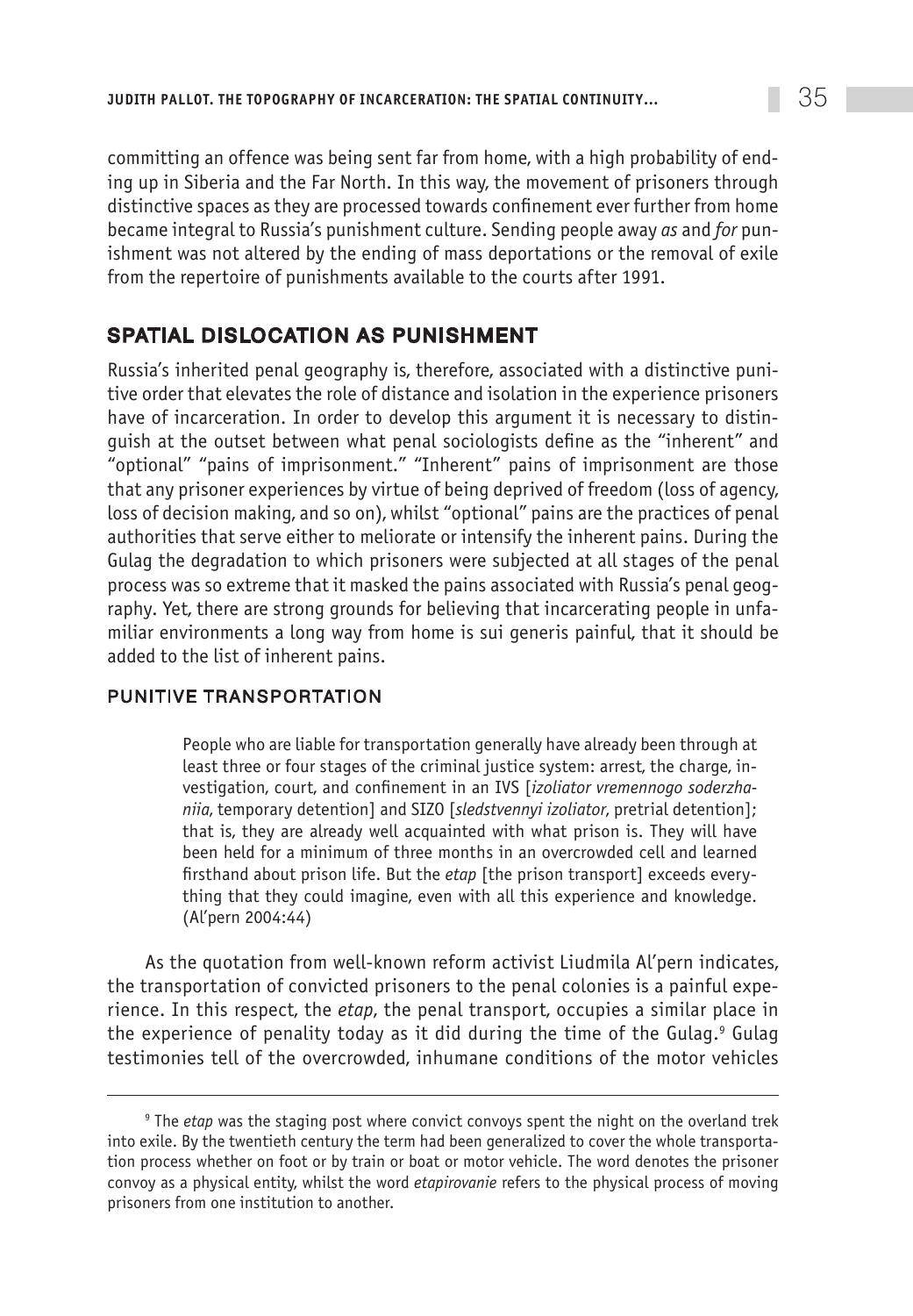disguised as bread vans, so-called Stolypin railway carriages, and ship hulks that delivered prisoners to camps in the Siberian north or to the deserts of Kazakhstan, journeys that could take months, that claimed lives, and that produced an indelible mark on the psyches of the people who survived. Today, journey times are shorter and railway carriages less crowded, but some of the everyday practices associated with the prison transports that we read about in testimonies have been carried forward. As in the past, the prison transport is a space where the standard degradation routines of confinement—including poor food rations, barking dogs, surveillance, flow control, loss of self and autonomy—are played out. Here is how one interviewee, a former prisoner, described her journey from Moscow to a penal colony in Mordovia in 2007:

> We didn't know where we were going. We were herded into these cells to wait for the convoy to arrive and collect the matrioshki.<sup>10</sup> They took us to the station; it was cold, winter, and we were left in these black prison vans in the freezing cold for nearly one and a half hours waiting for the train. Then the train came; first they took one load, then another—men, and then the women. There was a four-person compartment, but they put ten of us in along with our cases. Ten people there, all with suitcases in the compartment … we travelled like that on top of one another the whole way…. They gave us prison rations a jar of dried potatoes and a jar of oats but no hot water … it was a nightmare…. And the guard was some young man and he told us we had to entertain him, tell him jokes. It was just awful … so demeaning… There was one girl who had a very high temperature, but the convoy said she was putting it on. She was dripping wet with sweat all the way there, and they wouldn't let her go to the toilet alone—you had to be accompanied. But she took two steps and fell so they just pushed her back in.

The sort of humiliations described by this prisoner, a young woman sentenced to eight years for drug dealing, whom we interviewed in 2009 shortly after her release, makes it difficult to answer the question of whether lengthy prison transportations are inherently punitive. While they are in transit, prisoners vanish from the outside world, their whereabouts known only to the penal authorities. Prisoners in transit are unable to receive visits, letters, or telephone calls from friends and family. At the same time, the prison transport is the last occasion when prisoners are allowed to wear civilian clothes and to keep personal belongings with them. On arrival at the colony, these residual reminders of their former life are removed. The *etap* is a mobile penal "in-between" or liminal space: it is imprisonment accessorized with some of the material trappings of freedom. In his theoretical portrait of exile and madness, *The Ship of Fools*, Michel Foucault (2006:11) presents the exile as the "prisoner of the passage" stuck in "a barren wasteland between two lands that can never be his own."

<sup>&</sup>lt;sup>10</sup> Matrioshki are nesting dolls. This type of doll is a symbol of Russian womanhood (see Goscilo 1996 on the "*matrioshka* ethos" in the construction of gender identities in Russia).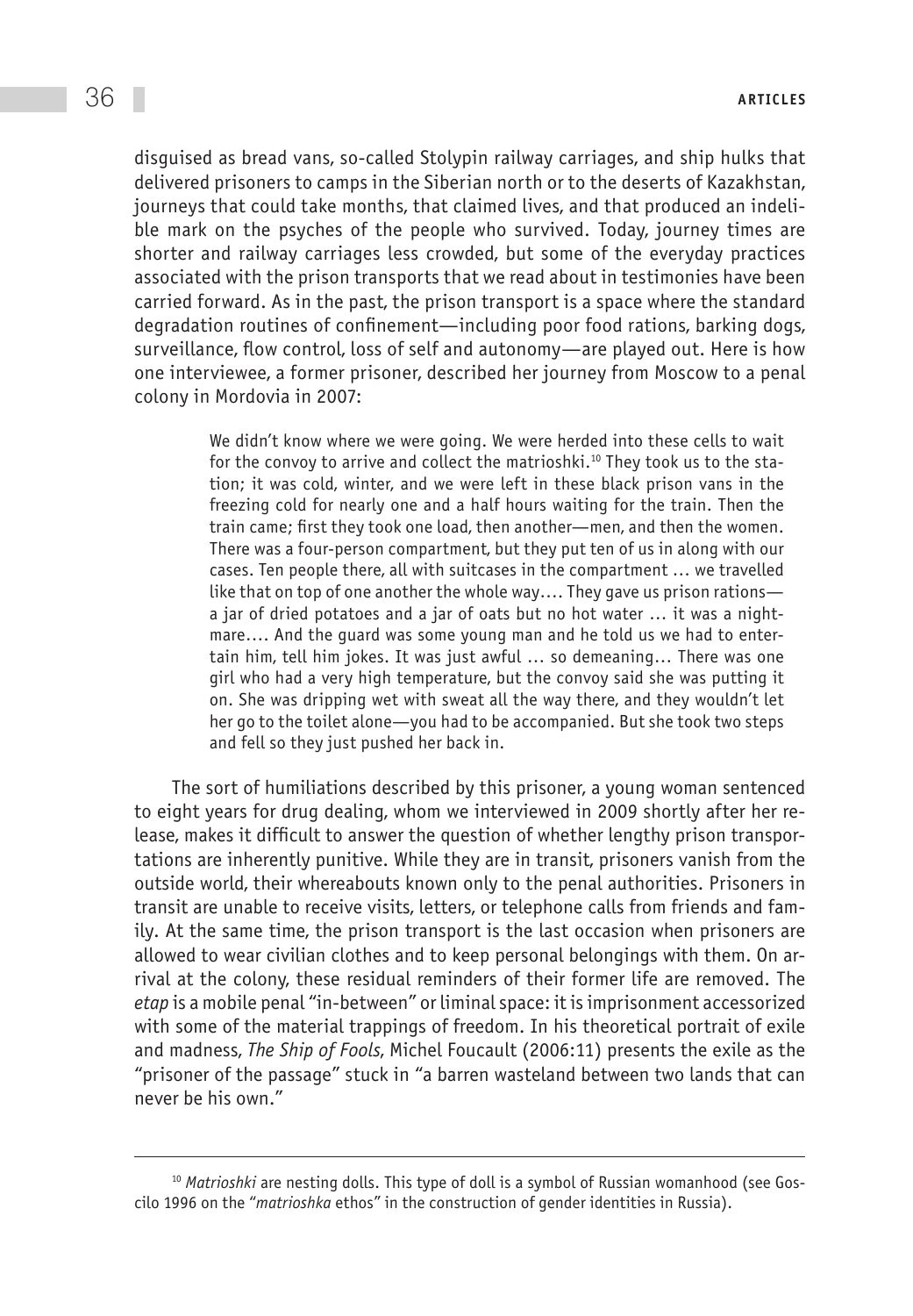Convict transportations today are officially labeled the "escorted conveyance" (*konvoirovanie*) of convicted prisoners, but the Gulag-era "*etap*" or the more recently coined "*estafeta*," meaning "relay race," are the terms used by prisoners. The *estafeta* appositive is appropriate since it is not unusual for the journey to a colony to be punctuated by periods spent in transit prisons. It is a relay race, though, in which prisoners often do not know the whereabouts of the finish line.<sup>11</sup> The quotations below are from three women, former inmates, we interviewed in 2009:

> In the first place, they don't tell you where they are sending you…. We were in the dark about it, and when they fetched us for the transport, they didn't mention it. It's not talked about. I was told that it's a secret. You get ready, and you go on transport, and that's it.

> We talked in Syzran' about where we were going; the girls sat together with me and they asked what's going on, where are we going? I could only say "I don't know where we're going."

> We were herded into these rooms, and the convoy arrived to collect us … When we asked where we were being taken to, he [the guard] said, "Where are you going? To Vorkuta<sup>12</sup> where people from the south like to holiday."

Under the criminal correction code, prison authorities have up to ten days to inform relatives of prisoners' whereabouts after their arrival in the colony. When this time is added to the duration of the transport, the result is that the prisoner can vanish from sight for weeks or even months. If even a high profile prisoner like Nadezhda Tolokonnikova can "disappear" for two weeks when the world's media was searching for her,<sup>13</sup> it is not difficult to imagine that the words of this 16-year-old we interviewed in 2005 describe a common situation:

> No one told me where I was going. My father and brother didn't even know. My uncle found out through the police. I'd already been in Ryazan' for a month before my family knew where I had gone.

<sup>&</sup>lt;sup>11</sup> Courts in Russia sentence prisoners to particular categories of penal facilities and regimes, which determine the prisoner's entitlements to visits and so on, but not to particular places. This is ultimately decided by FSIN, although normally decisions are deferred to a lower level and involve the allocation of prisoners within established catchments linking particular remand prisons and colonies.

<sup>&</sup>lt;sup>12</sup> Vorkuta is in the north of European Russia and was one of the remote Gulag camps. There are still colonies in the town today, although none for women.

<sup>&</sup>lt;sup>13</sup> The member of the punk rock group, Pussy Riot, imprisoned on charges of hooliganism for her part in singing a "punk prayer" criticizing Vladimir Putin, was transferred from her colony in Mordovia early in January 2014 when she had gone on hunger strike in protest against her treatment by the penal authorities in Correctional Colony no. 14. Her husband and defense lawyer were not informed to which colony she was being taken or when she would arrive. There were two weeks of media speculation about her whereabouts and destination. For an account of Pussy Riot's protest see Elder (2012).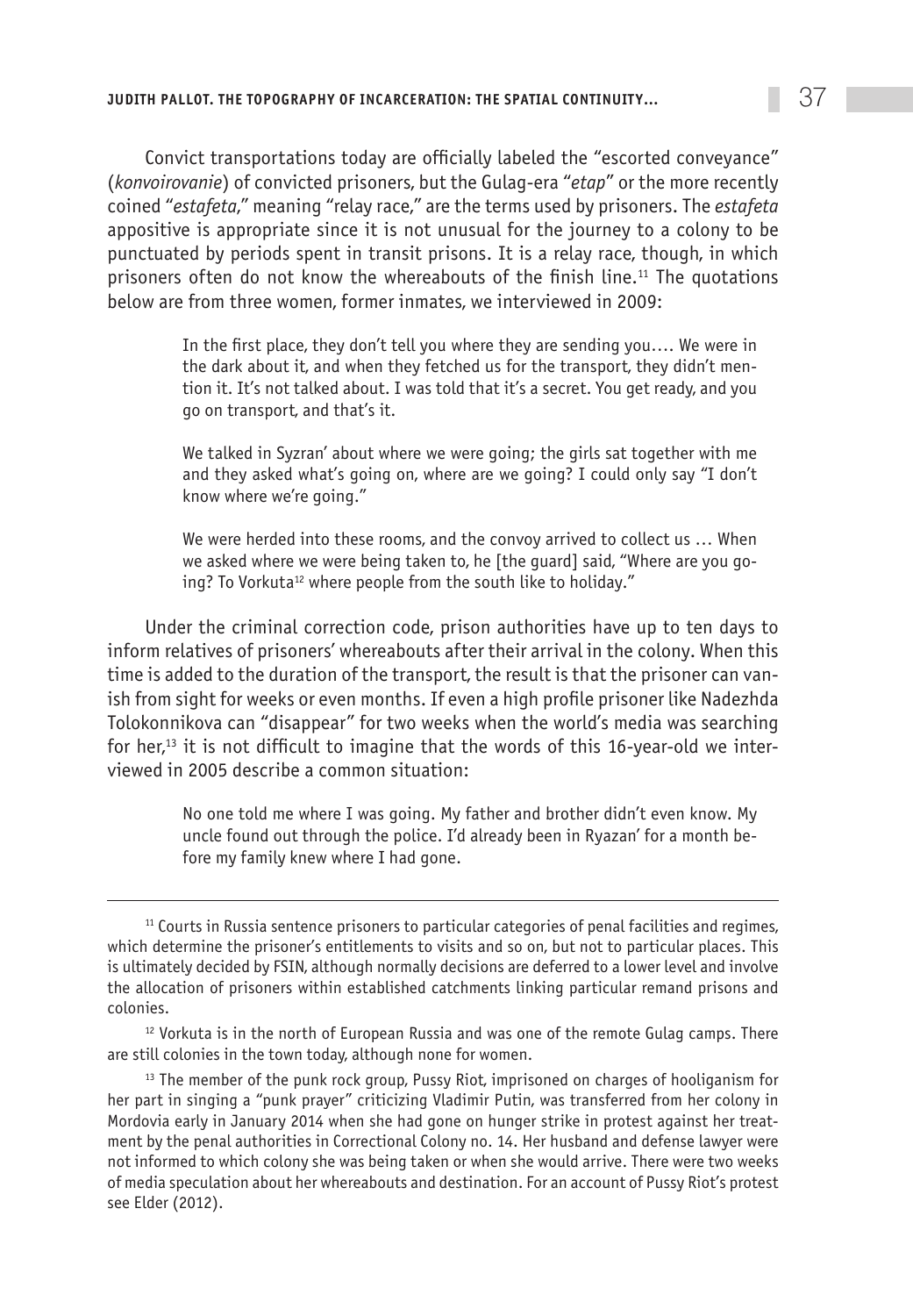Even when prisoners know their destination, there is never certainty about the likely duration of the journey or its route. Railway transports are organized to "gather up" prisoners from transit and remand prisons spread over a wide area and, as a result, individual prisoners can take circuitous routes to their destination colony. Table 1, using data from a 1999 census of prisoners (the question was not included in the repeat census a decade later), shows the average duration of the transportation for prisoners of different categories.

With only three colonies in the whole of Russia, juvenile girls have had to endure the longest transportations. Girls we interviewed in the L'govo juvenile colony in Ryazan' Oblast spoke of two to three–month trips (Piacentini, Pallot, and Moran 2009). Figures 4 and 5 reproduce the journeys to colony of a selection of our interviewees.



*Figure 4*. The transportation routes of a selection of juvenile prisoners from their home region to L'govo juvenile colony for girls (Source: 2005 survey by author and colleagues).

Regardless of how prisoners are treated on the journey to the colony, prison transports subject prisoners to acute sensory deprivation. Stolypin wagons have no outside windows, and prison vans are entirely windowless. Today, the latter are not disguised as bread delivery vans, but we were surprised by how many times we were told that the final leg of the journey to the colony from transit prison or railhead was made at night. The absence of windows means that prisoners focus their attention on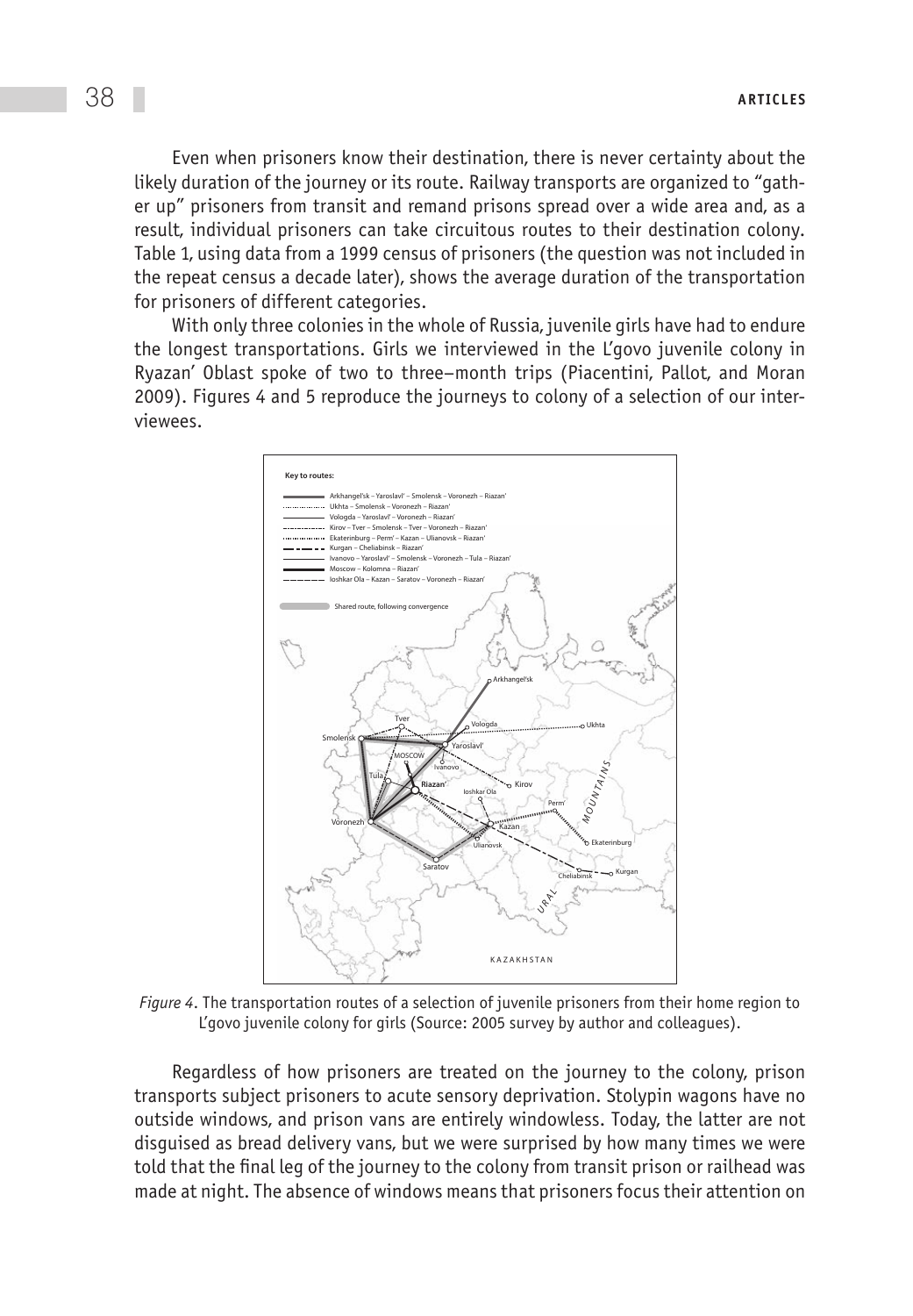

*Figure 5*. The transportation routes of two women prisoners from Omsk pretrial prison to Ivanovo correctional colony for women (Source: 2010 survey by author and colleagues).

interior spaces, which are characterized by the generic visual language of the prison—bars, locks, guards, and dogs. The inability during the long journeys to see out of windows deprives prisoners of the "waymarks" that tell passengers on normal journeys where they are. Furthermore, unlike transatlantic emigrants or refugees fleeing danger, prisoners are not afforded a last "glimpse of home" to take with them on their journey into the unknown. This reification of the visual, which researchers into different modes of travel have observed, suggests that the experience of travel *without* the accompaniment of the changing external landscape vista through a window is likely to have a significant effect. Unlike normal train passengers, prisoners have no visual references to estimate the speed of their travel, they cannot tell whether they are travelling north, south, east, or west by the rising or the setting sun, and they cannot guess their location by the nature of the surrounding landscape. This contributes to the prison transport being experienced as a liminal space.

**Length of journey to colony All Men standard** strict special life **Women** Juveniles **< 10 days** 77.2 81.4 81.0 49.5 14.7 66.0 74.6 **10 days– 1 month** 12.2 10.0 9.9 30.1 25.5 22.4 15.0 **> 1 month** | 10.6 | 8.6 | 9.1 | 20.4 | 59.8 | 11.6 | 10.4 **Total** | 100 | 100 | 100 | 100 | 100 | 100 | 100

*Table 1*. **The average length of time spent in transit from pretrial prison to correctional colony for men, women, and juvenile prisoners in 1999**

Source: Mikhlin 2001:61.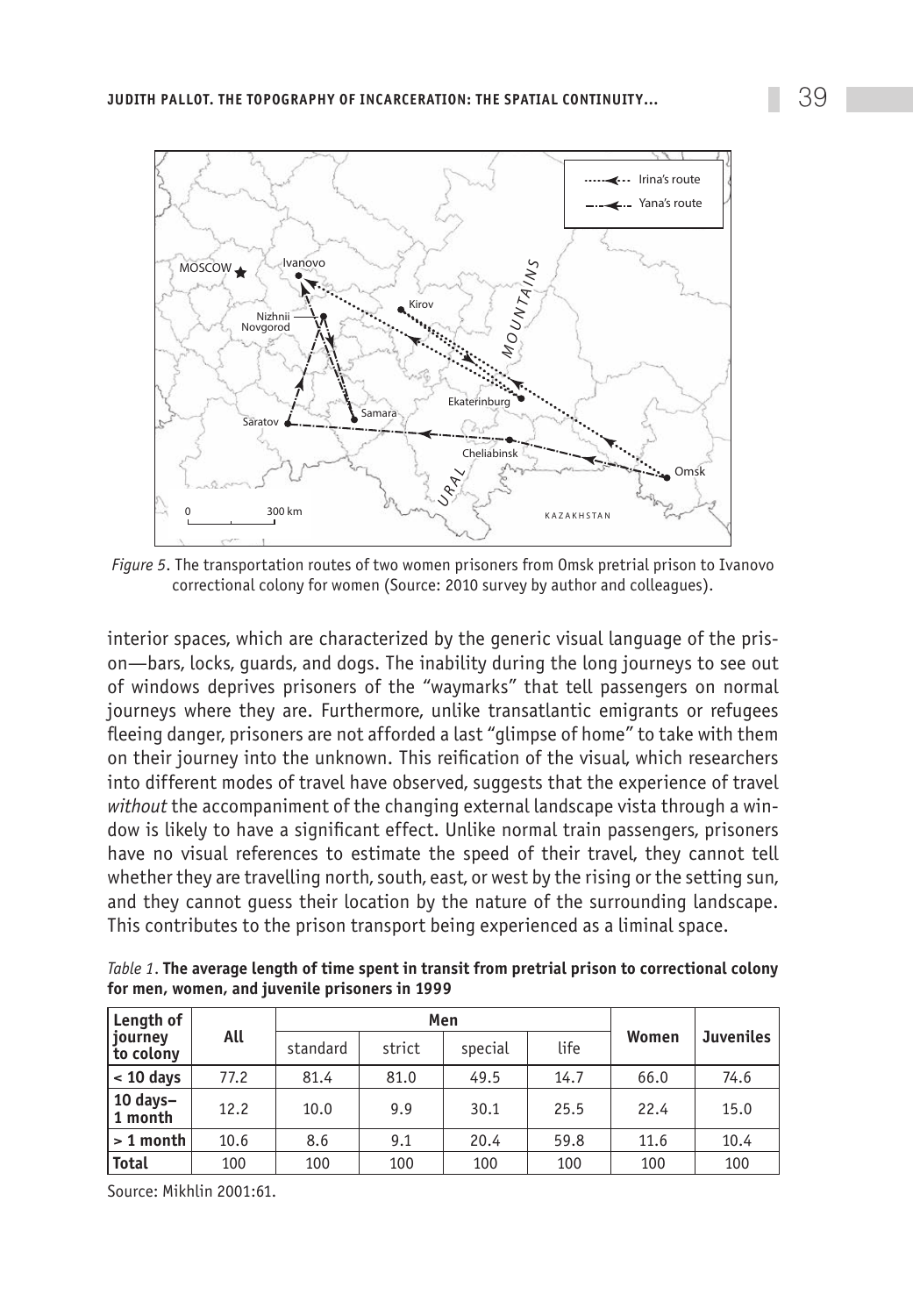Our interviews confirmed that it is correct to consider the modern penal transport in Russia as "transportation" in the historical, penological sense—a version of the convict ships and route marches that were integral to the "punishment of exile" in eighteenth- and nineteenth-century Europe and Russia. The time taken—the circuitous routes and the suspension of communication with home—creates in prisoners a sense of estrangement that intensifies the harm already inflicted on them during their period on remand. Long prison transports, such as have always existed in Russia and the former Soviet Union, underline for prisoners their physical separation from significant others and from their former identities. They also create an impaired sense of geography. It has to be remembered that a large subset of prisoners in Russian colonies belongs to the lowest socioeconomic groups. For the majority of juveniles we interviewed, the prison transport was the first long journey they had taken; many had not previously been out of their region. As an example, Ukhta, the home of one the subjects I interviewed in L'govo, is a long way from the colony. The relative location of the two places was difficult enough for a young girl to place in her hazy knowledge of Russia's geography, but when it had taken two months to get from one place to the other, the sense of being "far away" was multiplied several-fold. Small wonder that some prisoners talked of being in a foreign country or sent into exile; one juvenile from Perm' Krai, when asked about the location of the colony Novyi Oskol in Belgorod Oblast to which she had been sentenced, answered, "I don't really know where I am." One of her companions noted that as far as she could tell, she could be on the coast of the Black Sea.

Here, I find myself in agreement with those penal historians who argue that the disciplining power of exile and banishment *expands* punishment by taking the capillary of power into the arena of transportation through space (for example, Beckett and Herbert 2010). The giant penal monolith the state created in the 1930s–1950s expanded excessively and grotesquely beyond conventional incarceration. It built itself into the landscape of the USSR, creating a "state within a state." The conceptualization of this penal identity that surfaced in the talk of the prisoners we interviewed suggests that the historical experience of Russian penality informs their understanding of what awaits them. When prisoners talked about going to "another country" or said that it is normal for Russians to be sent to hard labor, calling it *katorga*, or that women from the south are "in exile" in colonies in the north and Siberia, they are positioning themselves within an historical stereotype about Russian incarceration as exile. But these comments also reinforce the point that alternative interpretations of what is happening to them cannot be found during the arduous journey to the penal colony.

Historical stereotypes do not just inform the perceptions of the prisoners themselves; interviews with prisoners' relatives show that they too draw on Russia's longstanding practice of exile to construct their identities. Wives and partners of today's prisoners call themselves *dekabristki* (Decembrists' wives) after the women who followed their husbands to Siberian hard labor in 1825 (Katz and Pallot 2014).

As on numerous other occasions during my investigation of the experiences of prisoners in the Russian Federation today, I was forced to ponder whether the treatment of prisoners whilst being transported is a conscious strategy on the part of the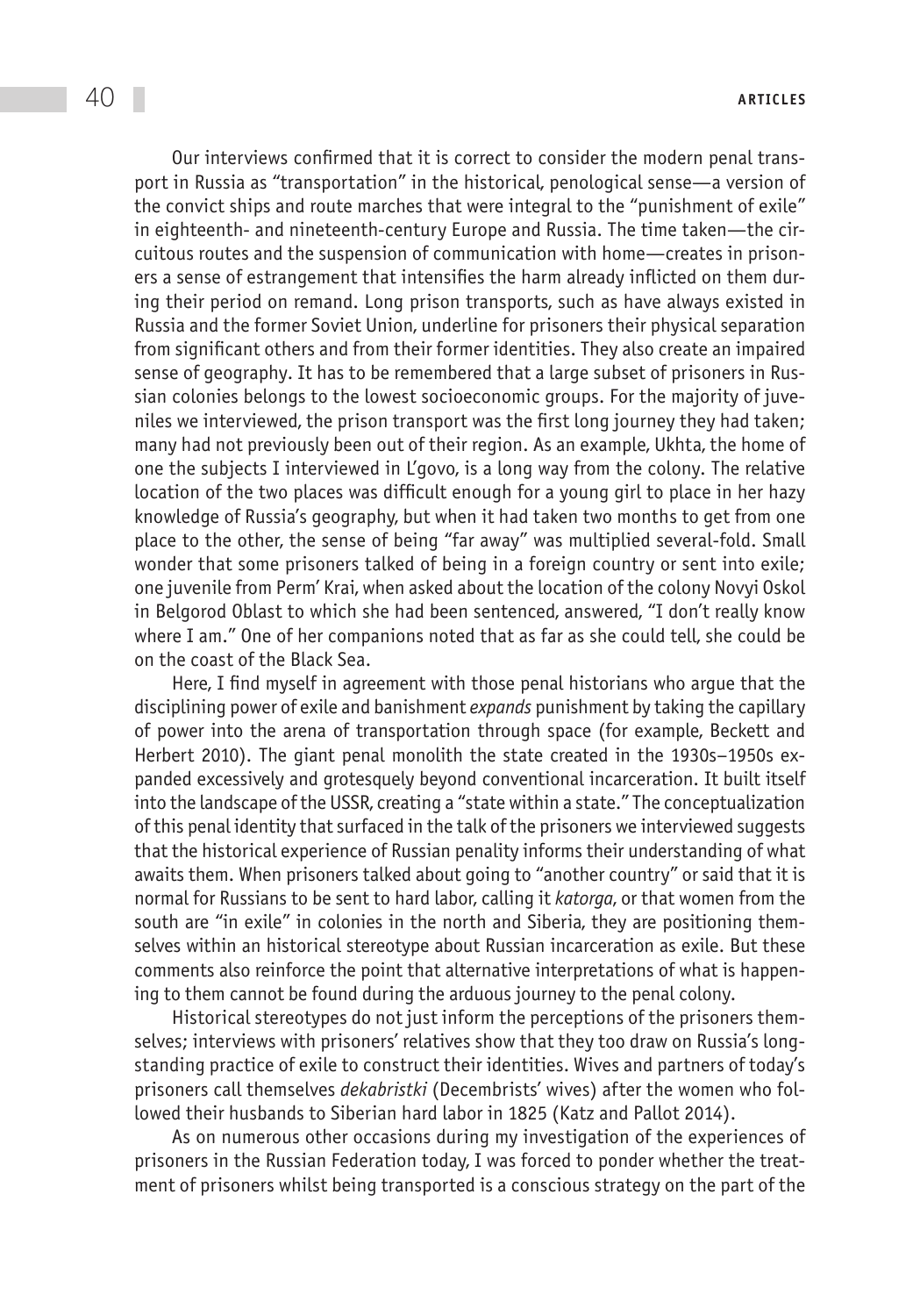prison service to render the "contingent" docile or whether it is just the conservative behavior of the inherited penal behemoth. When I asked a male ex-prisoner for his view in the spring of 2013, his answer was unequivocal. Its purpose, he insisted, is to punish. He went on to list the transport's familiar "terrors":

> You are absolutely unsettled; you do not have any stability; you are in motion and—you have these searches … always these searches … on the etap you can't access any of your own food … you have to eat what they provide or what they don't provide—that's all suffering. At the same time you are surrounded by people you don't know. So it's a very nerve-wracking environment. After all you never know where you'll end up—so that's why it's punishment.

A member of one regional penal authority was anxious to tell us that the process of resocialization begins as soon as a prisoner arrives at the colony, a comment that begs the question of what precisely he thought the penal service had been trying to achieve in the months leading up to this moment. Liudmila Alpern's answer that I quote above finds an echo in the words of one ex-prisoner interviewed in 2009:

> You see they are already victims, broken and therefore compliant with the regime they find there. This contemptible system means that the person who is humiliated just wants to escape, for it all to stop. She comes, shall we say, like fresh meat; those who have been through it once know what's going on and they hate it but do nothing, they do nothing. Why? Because it's a vicious circle, you understand? That is, when she arrives in the colony, she's already done for. Her personality is already broken; she's lost her reason.

#### Punitive nature

In the Russian penal context, the physical attributes of space take on particular importance. During the height of the Stalinist repression, large numbers of the people sent to the camps and special settlements of the Gulag were confined to places with extreme environments. It is one of the common, although not invariable, consequences of penal exile that its victims are relocated to environments that expose them to alien climates, landscapes, and cultures. The testimonies of Gulag victims give harrowing accounts of their encounters with nature. Eugenia Ginzburg (1967:272–273) in her memoir of her arrest and transport to Kolyma describes how women emerging from the holds of prison ships were struck by "night blindness" and how the physical environment hemmed in the prisoners, the surrounding "purplish hills" reminding her of prison walls. Whilst northern camps meant prisoners had to cope with extreme cold in the winter and flying insects during the short summers, in the deserts of Kazakhstan the environmental challenges were sand storms and excessive heat. Prisoners had a complex relationship with the physical environment. For example, after a panegyric to the beauty and wealth of Russia's forest, Solzhenitsyn bemoans how being forced to fell timber when the snow was chest-high resulted in the convicts coming to hate the forest (1974, 2:185–186). In contrast, Andrei Sinyavsky, who was incarcerated in Mordovia, writes of the calming effect of falling snow (Tertz 1976).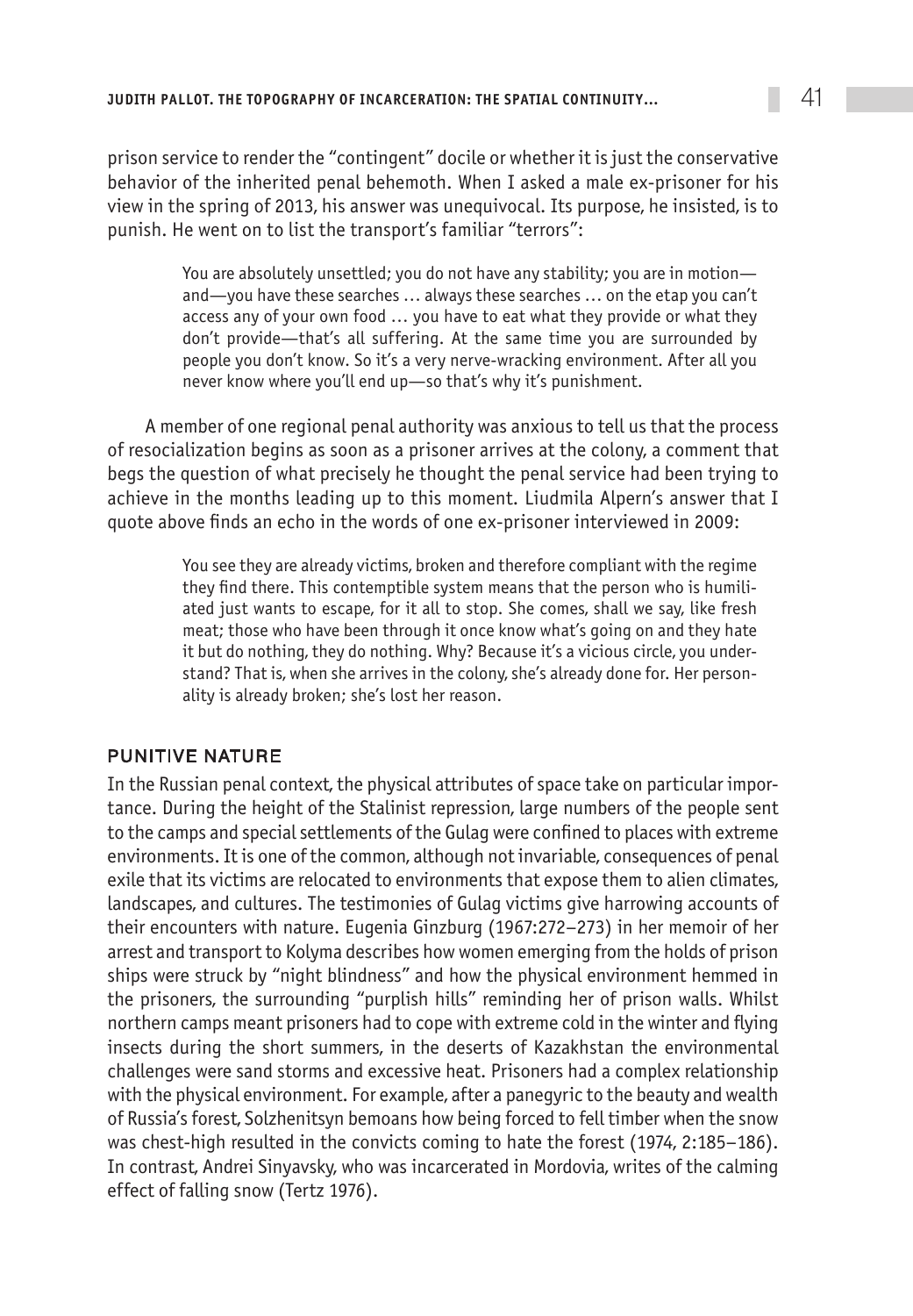The Gulag inheritance means that these extremes of temperature and climate can still pose practical problems for prisoners in adapting to new physical conditions and serves to stretch the distance from home. The partner of one prisoner held in Arkhangel'sk Oblast, notes that the convicts in the correctional colony in Iangory village need "everything":

> warm clothes (it's cold even in the summer), blankets, medicines, kettles, utensils, and, in the summer, antimosquito cream—there are so many flying insects there that it's impossible to see more than three meters in front of your face. On maps this place is shown as uninhabited.<sup>14</sup>

And the following extract from a 2005 letter from a newly arrived prisoner in the north Perm' Krai to his mother indicates that experiencing environmental shock can still be a feature of expulsion to the periphery. The facility described is a colonysettlement at Ust'-Tsepel at the end of 30 kilometers of dirt road:

> I have arrived at the edge of the world in a settlement of the type typical of the 1940s…. A god-forsaken place … they get water from a well here, the buildings are falling down from age, the electricity supply breaks down nearly every day because the lines … are rotten. We only get electricity three days a week…. It was minus five last night, ice is already on the ponds, and snow fell. There's nothing strange about that in this region. From here you can see the Urals and snow permanently lies there. It's very cold! If it's already this cold in the autumn, what's it going to be like in the winter? That's the Urals for you!... Nature is top class here … at night you can see the sky like nowhere else. Even the smallest stars are visible…. Of course, when I arrived I fell ill. It was because of the change of climate. I've also made my acquaintance with bedbugs—they won't let me sleep—I'm so fed up.<sup>15</sup>

The swarms of mosquitoes in the north of Russia and Siberia that tormented Gulag victims did not disappear with the end of the USSR any more than did prisons located in out-of-the-way places.

As with prison transport, in order to determine whether transplanting prisoners into an alien physical environment is punitive, we have to disentangle the experience of systematic cruelty common in the Gulag from the "everyday" problems that particular environments can cause a captive population; if prisoners are provided with appropriate clothing, rules on work conditions are adhered to, minimum standards pertain in living blocks, and food is sufficient (all quite large "ifs" in respect even to the current Russian penal system), does it matter when someone brought up in a temperate climate is transplanted to serve a sentence in the desert or the tundra? Or as is common today,

<sup>&</sup>lt;sup>14</sup> "Tat'iana," November 4, 2004, Settlement Colony no. 27, Arkhangel'sk Oblast. Tat'iana's words are from a posting she made on one of the earliest prisoner-support websites, Arestant, that in 2010 was to be found at http://www.arestant.msk.ru/koorcenter1.shtml. The site subsequently was suspended due to the death of its founder but has been replaced by many analogous sites. I was able to download and save the postings that had been made by 2010. The source was used and checked for Pallot (2012).

<sup>&</sup>lt;sup>15</sup> This posting was made by "Mariia" on the website Arestant (see footnote 14) on October 5, 2005, whose son was in Perm' Settlement Colony no. 8.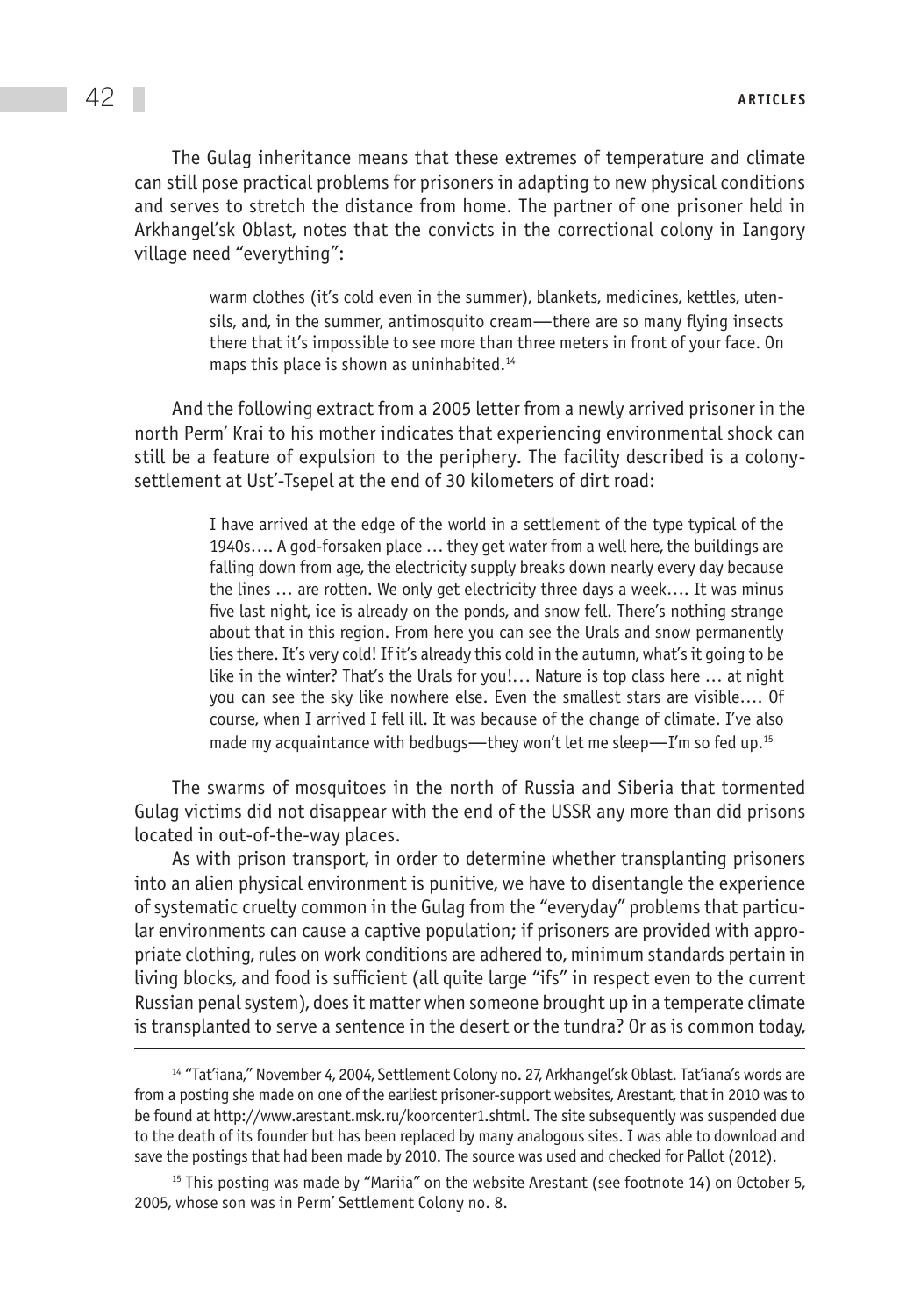for people from the desert environments of Central Asia or mountains of the Caucasus to the Arctic? My argument is that it does matter, just as it matters whether the sounds and smells that come over the prison walls are familiar or alien to the people incarcerated inside. Here is one prisoner who counted herself fortunate to be serving her sentence in her home town talking in 2010 about why place matters:

> It makes it easier…. It isn't just a question of the material support relatives can give or the fact that it's easier for the relatives. Actually, even though I live here, my Dad has to travel a really long distance to see me and has to send parcels by post. No, that's not what it's about. It's simply that emotionally it's easier. It's emotionally easier that you are in prison in a familiar place. You know, they bring transports with women who don't even know where [this town] is. We have women here from A\_\_\_\_\_\_\_ and B\_\_\_\_\_\_\_\_\_. They can't even imagine where this town is and what sort of place it is. They know it's somewhere way up in the north, but they have no idea of where precisely. Yes, for them it's very difficult, they don't understand anything; it's as if they've arrived in a foreign country … they think they are in a strange land. But for us locals it's easier, we understand each other. I don't know how best to explain it but we have our ways of doing things, we talk about the same thing, we're like relatives. They are foreign; so it matters, this way of life.

This prisoner's comments indicate that knowing she is in her home town is important even though she, like other prisoners, might have no way of seeing over the perimeter fence. The reverse of these feelings of comfort associated with a familiar place is the feeling of "placelessness" when prisoners are sent out of their home region. The geographer Yi Fu Tuan (1980:3–8) was among the early theorizers of the importance of "place identity" in knowing "who we are." Uprooting people from "their" place is the source, in this view, of major psycho-pathological problems (Akhtar 2007). Everyone has a "natural place" in the world, so that uprooting them touches upon the very essence of their existence and leads to feelings of being "out-of-place." Here is one prisoner interviewed in 2010 trying to articulate the feeling of not belonging:

> I don't know how to explain it; it's just that you're taken out of society and transplanted who knows where. I deserve it, though three years would be enough. For my whole sentence I've had one foot here and the other, there. In other words, I don't actually "live" here…

For prisoners the negative feelings associated with being out-of-place are exacerbated by the fact that penal institutions are quintessentially "troubled" or "spoiled" places characterized by violence, danger, and deprivation. During the period of the Gulag the "strategy of displacement" was at its most destructive and effective in creating trauma and docility and removing from prisoners any sense of agency. Among today's prisoners these effects of distance may be muted by comparison with the 1930s–1950s, but the *etap* and the location of colonies in unfamiliar environments still subject prisoners to more intense feelings of isolation than would be the case were the colonies nearer to home. The damage this inflicts is most obvious in the difficulties prisoners have of maintaining relationships with people on the outside.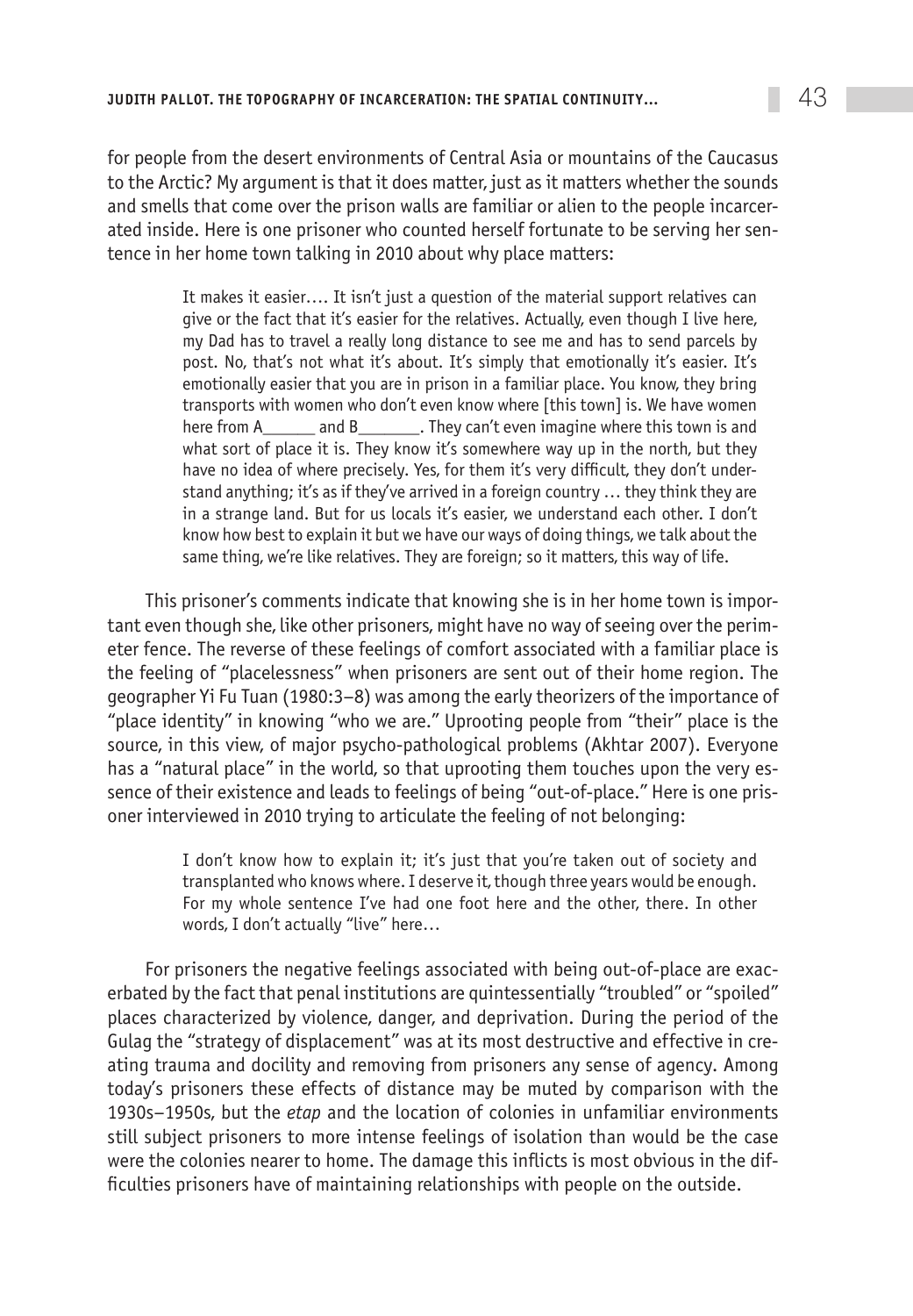#### Punitive distance

There is consensus among penal sociologists that maintaining family contacts is a factor in the successful rehabilitation of offenders and reduction of rates of recidivism (Codd 2007; Hairston 2003; Markel, Collins, and Leib 2009; Mills and Codd 2008). It is also a factor in prisoner adaptation and patterns of compliance with regime rules; if they are able to feel that they are still valued family members and are able to take part in family decision making, prisoners are motivated to stay out of trouble. During the late Soviet period it was a stated goal of the penal service to reeducate offenders to return them to society as better socialists. The instrument of reeducation was labor. When in the early 1990s the Russian Federation became a signatory of international conventions on the humane treatment of prisoners and against torture, thereby committing itself to taking seriously the rights of prisoners to a family life, it had a lot of ground to make up.<sup>16</sup> The revision of the criminal correction code in the early 1990s improved prisoners' visitation and other communication rights. Today, prisoners in standard regime colonies are entitled to four three-day residential visits a year and six four-hour nonresidential visits, and there are now generous rights to receive letters and parcels and to make telephone calls.17 Inevitably, there are prisoners who have nobody with whom to communicate on the outside, but for those who do there are a variety of obstacles that prevent the uptake of these extended rights, chief amongst which is distance.

| $%$ of                                                       | 1999 |       |                  | 2009 |       |           |
|--------------------------------------------------------------|------|-------|------------------|------|-------|-----------|
| prisoners<br>not taking<br>up their<br>rights to<br>receive: | Men  | Women | <b>Juveniles</b> | Men  | Women | Juveniles |
| <b>Parcels</b>                                               | 30.4 | 43.7  | 28.8             | 18.4 | 33.1  | 31.9      |
| <b>Small</b><br>packages                                     | 53.7 | 61.2  | 55.6             | 56.5 | 90.5  | 93.6      |
| <b>Telephone</b><br>conversa-<br>tions                       | 98.0 | 85.3  | 82.1             | 56.9 | 26.0  | 35.0      |
| <b>Short visits</b>                                          | 49.4 | 71.7  | 39.9             | 53.0 | 63.6  | 53.5      |
| Long visits                                                  | 61.1 | 79.2  | 55.6             | 62.1 | 73.7  | 66.9      |

*Table 2*. **The frequency of visits to prisoners in Russian correctional colonies in 1999 and 2009**

Sources: Kazakova 2011:51–54; Mikhlin 2001:63, 65, 69; 2010 survey of Novyi Oskol juvenile colony by author and colleagues.

 $16$  It is worth noting that it was only two decades ago that the Russian penal service was able to report "positive results" from an experiment to allow women prisoners to make intercity phone calls to family. For the changes in the early 1990s see Mikhlin (1991:15–17).

<sup>17</sup> The entitlement, especially to visits, is reduced in strict and special regime colonies, as well as in prisons and in colonies for prisoners on life sentences. But in every type of colony entitlements can be changed according to the conditions of confinement on which prisoners are placed. At the present time, colonies are experimenting with systems similar to the UK's Incentives and Earned Privileges scheme (in Russia it is known as "Social Lift"), which differentiates privileges according to a series of indices that include behavior, family connections, and even evidence of religious observance.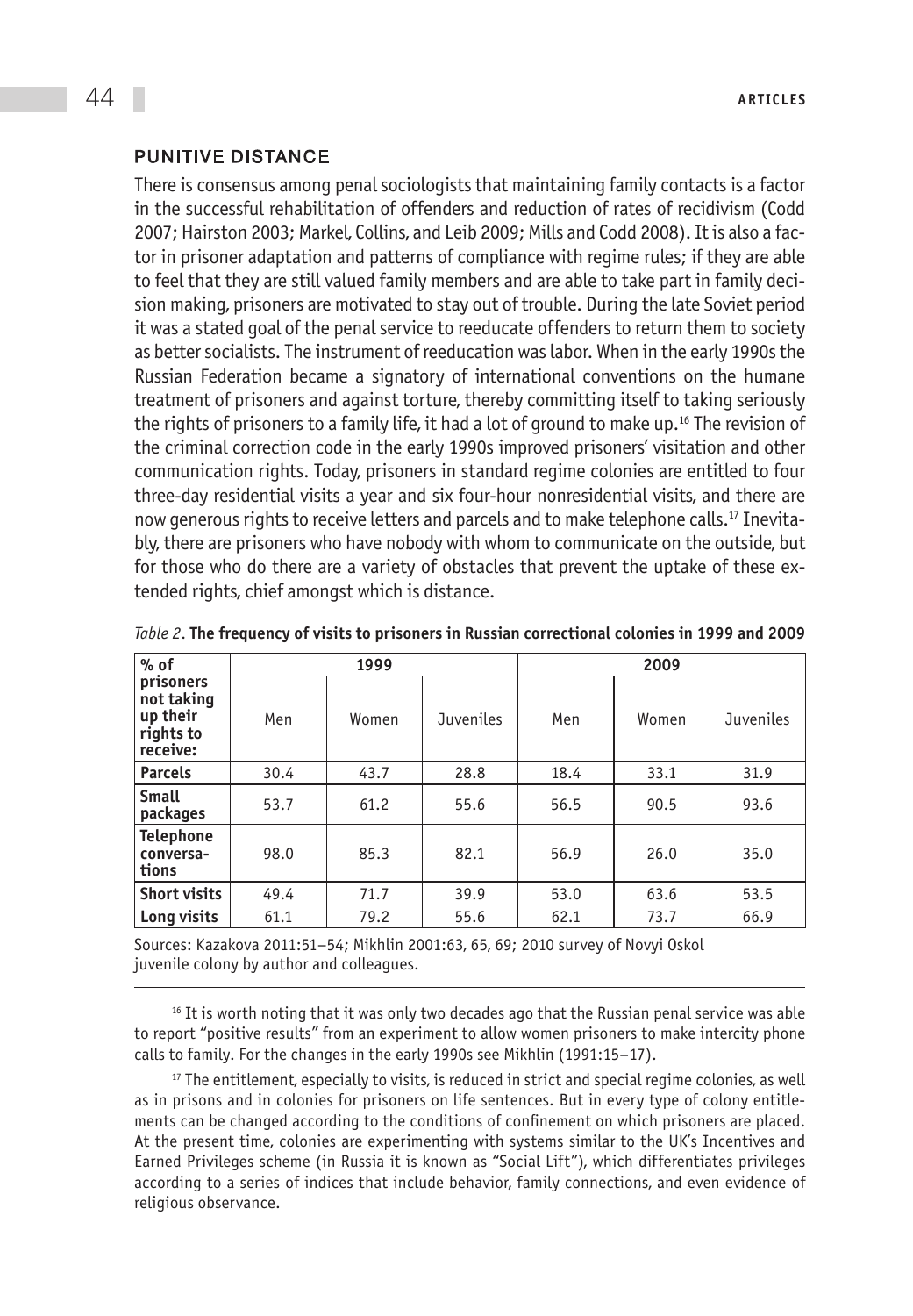Table 2 shows changes in the uptake of these rights to communication between 1999 and 2009 according to an official census of prisoners (Kazakova 2011; Mikhlin 2001). It shows that the percentage of prisoners who do not take up their rights has generally fallen in the intercensal period, although there are some exceptions. The low rate of visitation is striking. Our own questionnaire survey of 150 women prisoners in the Correctional Colony no. 2 in Mordovia confirms the official figures. In the sample, only 41 percent of respondents had received one or more visits since they arrived in the colony. We calculated the relationship between the actual visits for these women against the theoretical number to which they were entitled.<sup>18</sup> The result paints a dismal picture of visitation: a miniscule 3.4 percent of the entitlement to short visits and 11.6 percent to long visits had been taken up.<sup>19</sup> Setting the total number of visits against the total number of years served by the women up to the point of the survey, it was possible to calculate that the average annual number of short visits for the visited women is 0.4 and 0.5 for long visits. It is obvious that visitation is not part of the routine of prisoners in Russia. The consequence is a predictable distancing of prisoners and their families. There are many reasons for the low frequency of visits: the age/health of loved ones, limited budgets (easier to send food and product parcels than make a visit), time, work, and others, but distance is an underlying factor that prevented visits that are genuinely desired.

| <b>Number of telephone</b><br>calls made in past | Adult women (% of<br>sample population) | Adult men (% of<br>sample population) | Juvenile women in<br>Novyi Oskol colony |  |
|--------------------------------------------------|-----------------------------------------|---------------------------------------|-----------------------------------------|--|
| year                                             | 2009                                    | 2009                                  | 2010                                    |  |
|                                                  | 7.1                                     | 5.1                                   |                                         |  |
|                                                  | 6.2                                     | 5.0                                   | 11.5                                    |  |
|                                                  | 5.7                                     | 4.1                                   | 3.8                                     |  |
|                                                  | 6.1                                     | 4.2                                   | 3.8                                     |  |
| > 4                                              | 48.9                                    | 24.7                                  | 61.7                                    |  |
| 0                                                | 26.0                                    | 56.9                                  | 19.2                                    |  |
| <b>Total</b>                                     | 100.0                                   | 100.0                                 | 100.0                                   |  |

*Table 3*. **The frequency of telephone calls between correctional colony inmates and their families in 2009 and 2010** 

Sources: Kazakova 2011:54; 2010 survey in Novyi Oskol juvenile colony by author and colleagues.

The impact of distance on the experience of imprisonment goes deeper than "just" disrupting prisoners' family relationships; the absence of outside contacts

<sup>19</sup> Whilst our survey was not comparable to the FSIN 2009 census, it was to the earlier 1999 census. Disaggregating our survey results by the type of visit (short or long), we found that 28.9 percent of women in our survey received short visits as against 28.5 percent in the 1999 census, but that a greater proportion of our sample received long visits, 25.8 percent, compared with 20.1 percent in the 1999 census.

 $18$  The figures were calculated by adding the total number of years served to the total sample at the time of the survey 393 years and 6 months and dividing this into the total number of visits to which they were entitled over that time at the rate of 4 long and 12 short per year. The total long visit entitlement was 1,574 and the short visit entitlement 4,723. The percentage rate was then calculated. This is a very approximate measure of the rate because entitlements vary.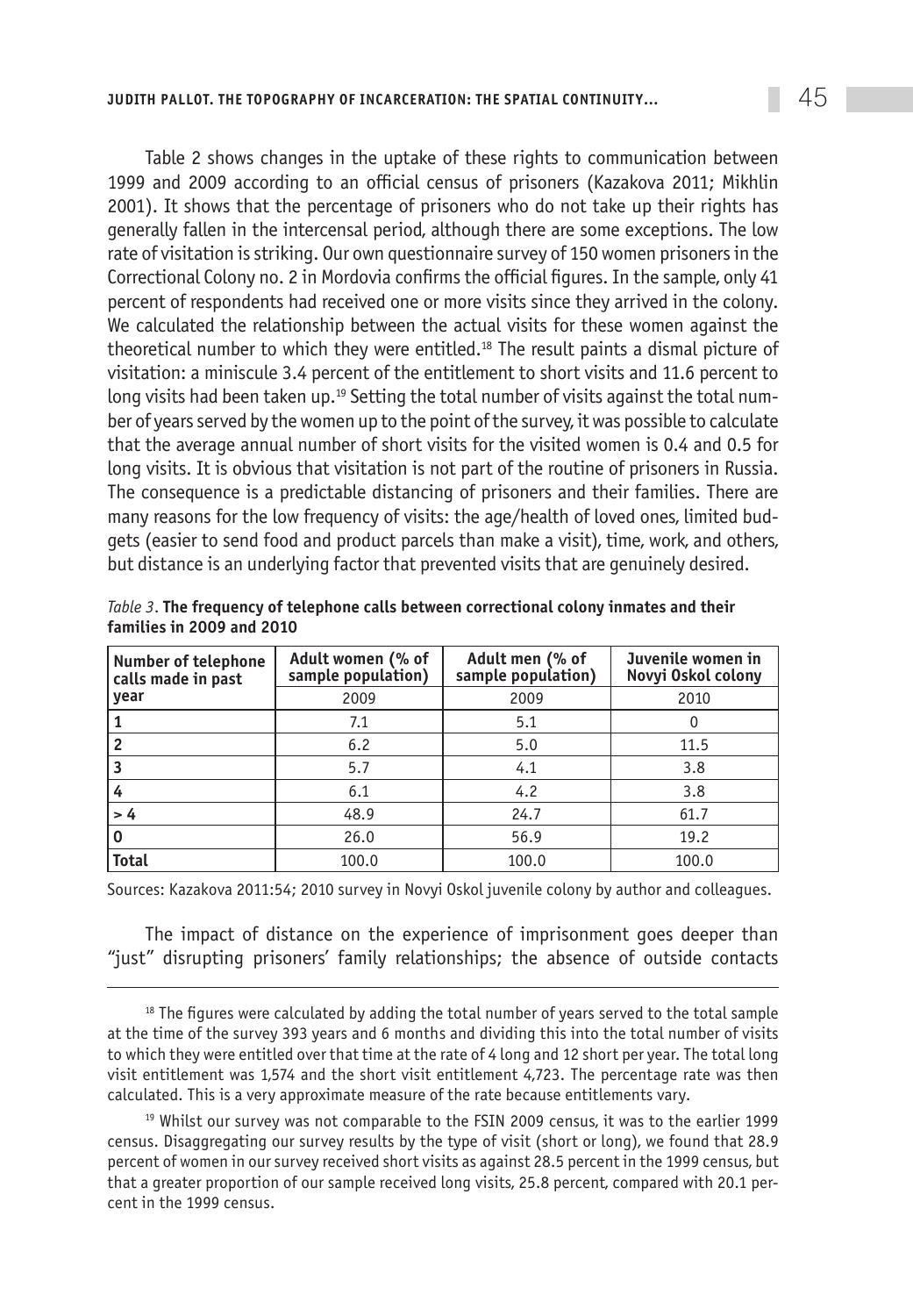means that prisoners turn their attention inward to other prisoners for their social relationships. In men's colonies, the absence of alternative social reference points is a contributory factor in the reproduction of prison subcultures that dominate the "society of captives." Russian researchers (Anisimikov 2003; Antonian and Kolyshnitsyna 2009; Oleinik 2003) attribute the low level of regime compliance and of prisoner-personnel trust in Russian penal institutions to the strength of criminal subcultures. In women's colonies the situation is different than from men's; we found a "hothouse" atmosphere where the prisoners are constantly reminded of their failure to fulfill their role as wives and mothers (Moran, Pallot, and Piacentini 2009; Pallot and Piacentini 2012, chap. 12). "Corrective" interventions—"emotion therapy" and the organization of interventions such as beauty contests and "best mother in the colony" competitions—are deeply gendered. The paradox is that the distribution of women's colonies takes them much greater distances from home than men, thus making the ability to sustain family links particularly challenging. Very few of the women we interviewed were visited by their children (Pallot and Katz 2014).

Returning to the question of whether distance intensifies the pain of imprisonment for prisoners, it is sufficient to quote one woman prisoner interviewed in 2010 who reflected on the worst thing about being in a colony:

> It's the loss of the people dear to you. The loss of your loved ones, when loved ones for some reason or other stop writing or phoning. When your family isn't in contact, it's very difficult. I was terrified about it after the court when I knew I'd be sent a long way away. That's the worst thing that can happen here—to lose your loved ones. I've seen lots of women who have lost contact with their mothers, children, and other relatives and they all suffer so, and we all suffer when we see this happening, even though they are complete strangers to us. Yes, it's terrible, the loss of loved ones.

Officially, the Russian Federal Penal Service recognizes that sending prisoners long distances to serve their sentences is a problem, hence the criminal correction code's aim to incarcerate prisoners in their home region. When we asked them about distance, penal personnel in the colonies mostly reproduced the "official line" about the importance of sustaining socially useful contacts and that the distances from home were, indeed, a problem. Often, however, there were contradictory notes that indicated an underlying commitment to the existing "culture of exile." For one deputy governor, the distance problem was "exaggerated": prisoners could keep in contact by phone and letter, and being imprisoned away from home was not so very different from "going away to university or the army." Others, while supporting the idea of reducing the distance between colony and home, nevertheless argued against metropolitan locations; their justifications ranged from the fear that officers and guards would be vulnerable to threats and bribes from relatives and that some degree of isolation is needed if rehabilitation interventions are to work. A more self-interested reason why personnel in remote locations support the existing geography of the penal estate is that the penal fiefdoms that developed in Russia's periphery in the Soviet period still exist and deliver a comparatively high standard of living for their inhabitants, jobs for local people, and power to the local penal hierarchy. These constitute a lobby opposing any reforms that would see peripheral colonies closed.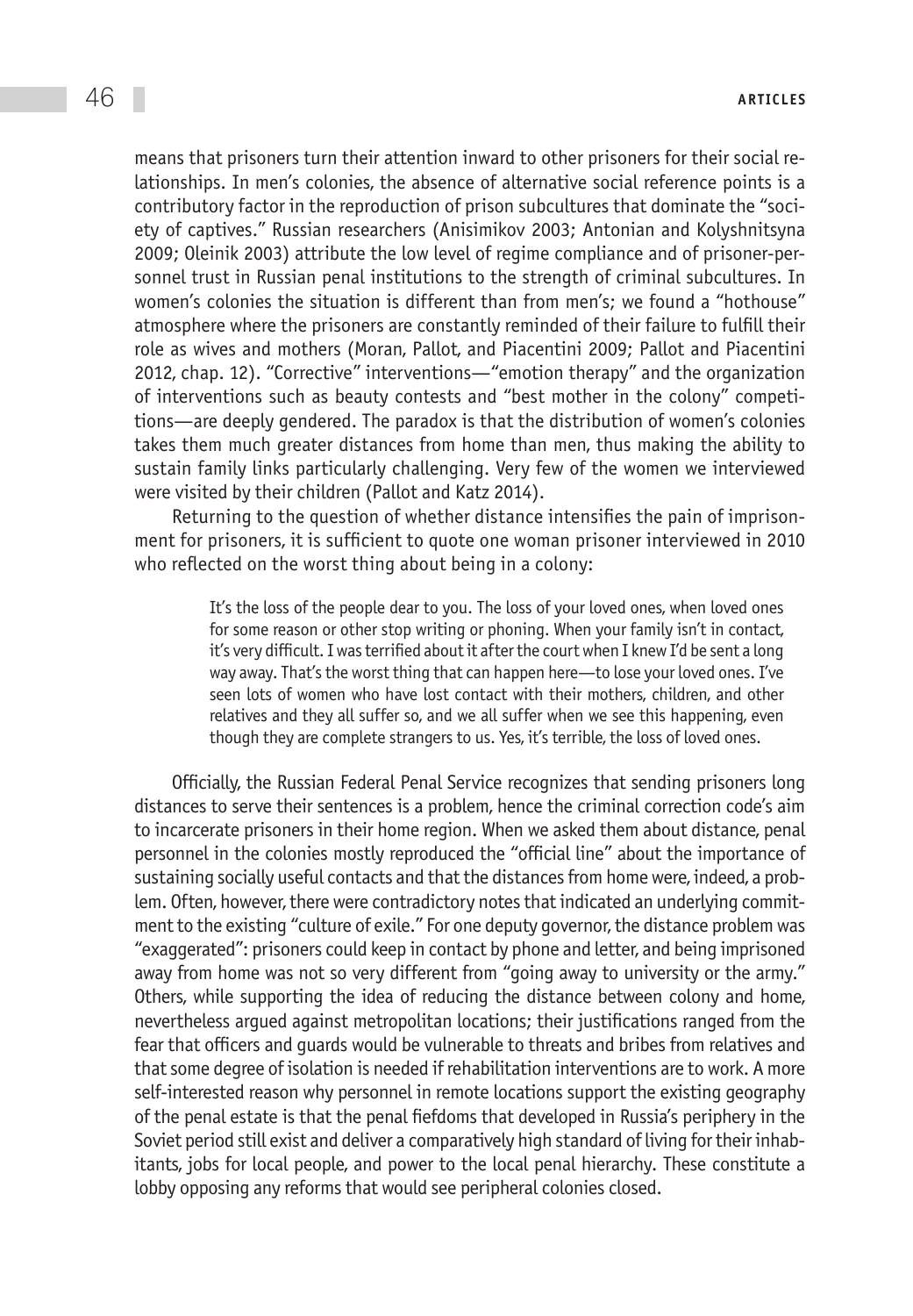## **CONCLUSIONS**

The historical tendency in Russia to send convicted offenders long distances to serve custodial sentences has created a distinctive punishment form, or penal mode, in Russia that we may label "in exile imprisonment." The movement of prisoners through distinctive spaces—the remand prison, Stolypin carriage, and colony stretches the distance from home, rupturing social ties and forcing adaptation to unfamiliar environments. This punishment form is not considered exceptional but, rather, has been normalized over two centuries, although its specifics have differed at different times. It thrives as an institutional form and as a cultural practice because it articulates the specific message that the state will deal with criminality, political opposition, and social deviancy by expulsion to the periphery. In this respect, it is a direct heir of the Gulag and Imperial Russia before that. If the cases of Mikhail Khodorkovskii and Pussy Riot tell us anything, it is that under Vladimir Putin the power of the prison to affirm state values is never so potent as when high-profile figures are sent far from the capital to serve their sentences and when, by granting amnesty, they are allowed back.

The sufferings of prisoners during transportation and the extreme isolation that they encounter at their destinations are but elements of a much deeper and problematic Gulag inheritance. It turns out that the principles of prisoner management at their destination colonies have also been handed down from the past to the present (Pallot, forthcoming). These include collectivism in the organization of prisoners (including communal living arrangements and a group approach to rehabilitative interventions), the compulsory use of prison labor to fulfill institutionally set targets, a reliance on prisoners' self-organization for the fulfillment of a variety of housekeeping tasks, and disciplinary practices such as *krugovaia poruka* (mutual responsibility), intra- and intercolony competition and prisoner-on-prisoner informing. These are underpinned by a pervasive militarism and notoriously harsh system of "penal backup." The pillars upon which the current Russian system of punishment is constructed have remained remarkably constant over time.

Prison reform has taken place in the Russian Federation, although this has been episodic and is stalled at present. Since the collapse of the USSR, the Federal Penal Service has had a declared intention of developing alternatives to incarceration that would lead to a reduction of the size of the prison population. In the recent past, there has been a contraction of the overall prison population (although this is as much a product of politically inspired amnesties as of changing sentencing practices). Barring a reversal in policy, the size of the prison population is set to fall further before it stabilizes at level below the average for the first two decades of the post-Soviet period. As the prison population continues to fall the penal service will be in a position to abandon some of its most remote colonies which, it admits, are a drain on its resources. However, any such inward contraction will be accompanied by the further entrenchment of the multiple facility complexes in the "penal arc" described at the beginning of this article. The current minister of justice, Aleksandr Konovalov, has made clear that the reestablishment of the authority of the penal order must be the priority of any reform.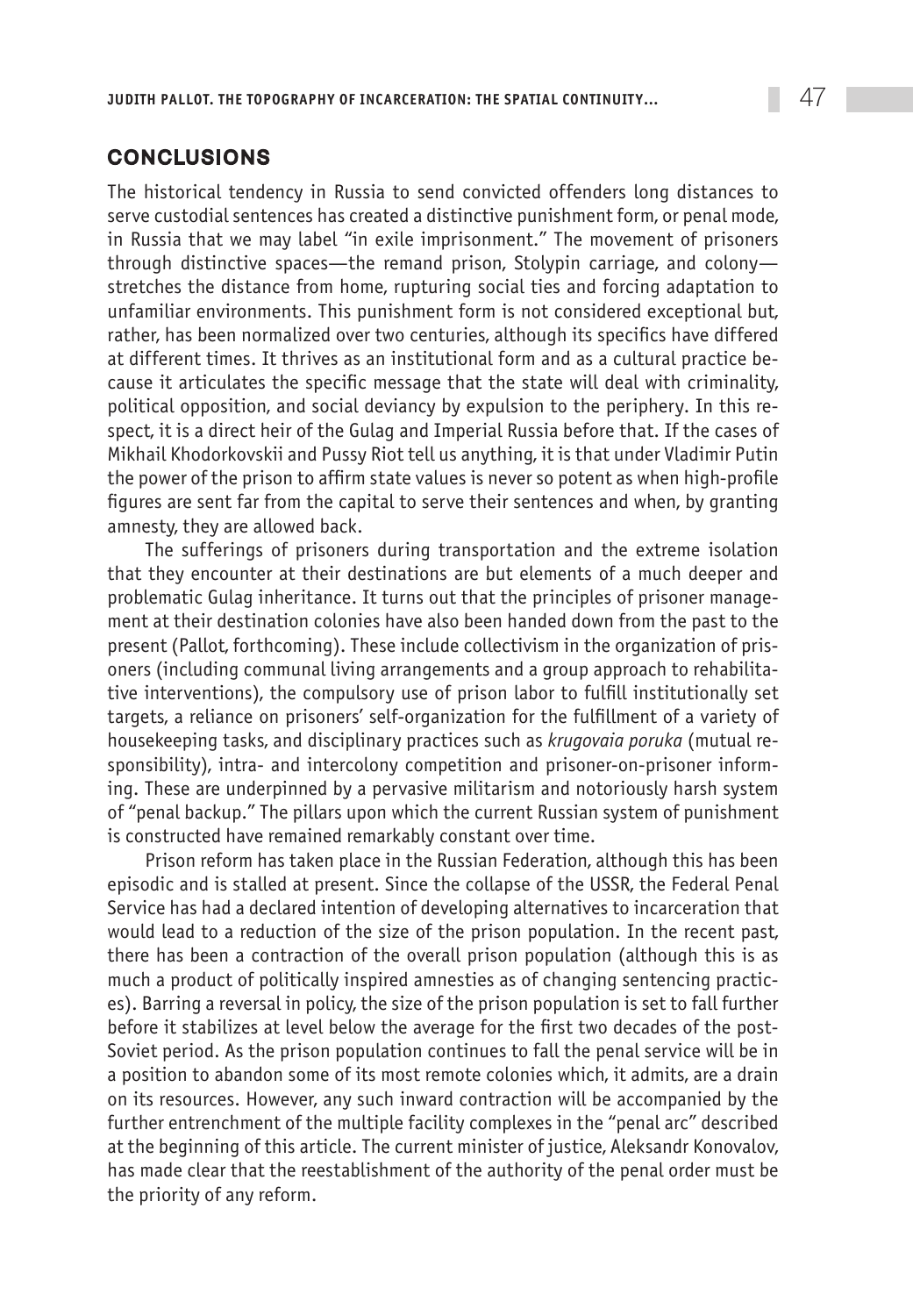The disappointing feature of the Russian case is that the post-Soviet policymakers have failed so abjectly to take up the challenge posed by the country's size and geography—to take the steps necessary to allow the islands of Solzhenitsyn's archipelago finally and irrevocably to be evacuated. More particularly, it means that no real prospect is in sight that would bring to an end the obscenity of sending teenage girls serving overly long sentences thousands of kilometers from their home town. The islands of the archipelago are still populated and, sadly, seem set to remain so in the future.

#### **REFERENCES**

Akhtar, Salman. 2007. "The Trauma of Geographical Dislocation: Leaving, Arriving, Mourning and Becoming." Pp. 165–190 in *The Geography of Meanings: Psychoanalytic Perspectives on Place, Space, Land, and Dislocation*, edited by Maria Theresa Savio Hooke and Salman Akhtar*.* London: International Psychoanalytic Association Publishing.

Al'pern, Liudmila. 2004. *Son i iav' zhenskoi tiur'my*. Saint Petersburg: Aleteiia.

- Anisimikov, Valerii. 2003. *Rossiia v zerkale ugolovnykh traditsii tiur'my*. Saint Petersburg: Iuridicheskii tsentr Press.
- Antonian, Iurii and Evgeniia Kolyshnitsyna. 2009. *Motivatsiia povedeniia osuzhdennykh: Monografiia*. Moscow: Unity.
- Averkieva, Kseniia. 2014. "Territorial'naia organizatsiia ispravitel'nykh uchrezhdenii Rossii." *Izvestiia RAN: Seriia geograficheskaia* 3:19–34.
- Barnes, Steven A. 2011. *Death and Redemption: The Gulag and the Shaping of Soviet Society*. Princeton, NJ: Princeton University Press.
- Beckett, Katherine and Steve Herbert. 2010. "Penal Boundaries: Banishment and the Expansion of Punishment." *Law and Social Inquiry* 35(1):1–38.
- Bell, Wilson T. 2013. "Was the Gulag an Archipelago? De‐Convoyed Prisoners and Porous Borders in the Camps of Western Siberia." *The Russian Review* 72(1):116–141.
- Brown, Kate. 2007. "Out of Solitary Confinement: The History of the Gulag." *Kritika: Explorations in Russian and Eurasian History* 8(1):67–103.
- Castles, Stephen and Alastair Davidson. 2000. *Citizenship and Migration: Globalization and the Politics of Belonging.* London: Routledge.
- Codd, Helen. 2007. "Prisoners' Families and Resettlement: A Critical Analysis." *The Howard Journal of Criminal Justice* 46(3):255–263.
- Elder, Miriam. 2012. "Feminist Punk Band Pussy Riot Take Revolt to the Kremlin." *Guardian*, February 2. Retrieved January 23, 2015 (http://www.theguardian.com/world/2012/feb/02/pussyriot-protest-russia).

Foucault, Michel. 2006. *The History of Madness*. London: Routledge.

- Garland, David. 2012. *The Culture of Control: Crime and Social Order in Contemporary Society*. Chicago: University of Chicago Press.
- Gentes, Andrew A*.* 2008. *Exile to Siberia, 1590*–*1822*. New York: Palgrave Macmillan.
- Gentes, Andrew A. 2010. *Exile, Murder and Madness in Siberia, 1823*–*61.* New York: Palgrave Macmillan.
- Ginzburg, Eugenia. 1967. *Journey into the Whirlwind*. London: Harvill Collins.
- Goscilo, Helena. 1996. *Dehexing Sex: Russian Womanhood during and after Glasnost*. Ann Arbor: University of Michigan Press.
- Gregory, Paul R. and Valery Lazarev, eds. 2003. *The Economics of Forced Labor: The Soviet Gulag*. Stanford, CA: Hoover Institution Press.
- Hairston, Creasie Finney. 2003. "Prisoners and Their Families: Parenting Issues during Incarceration." Pp. 259–284 in *Prisoners Once Removed: The Impact of Incarceration and Reentry on Children, Families, and Communities*, edited by Jeremy Travis and Michelle Waul. Washington, DC: The Urban Institute.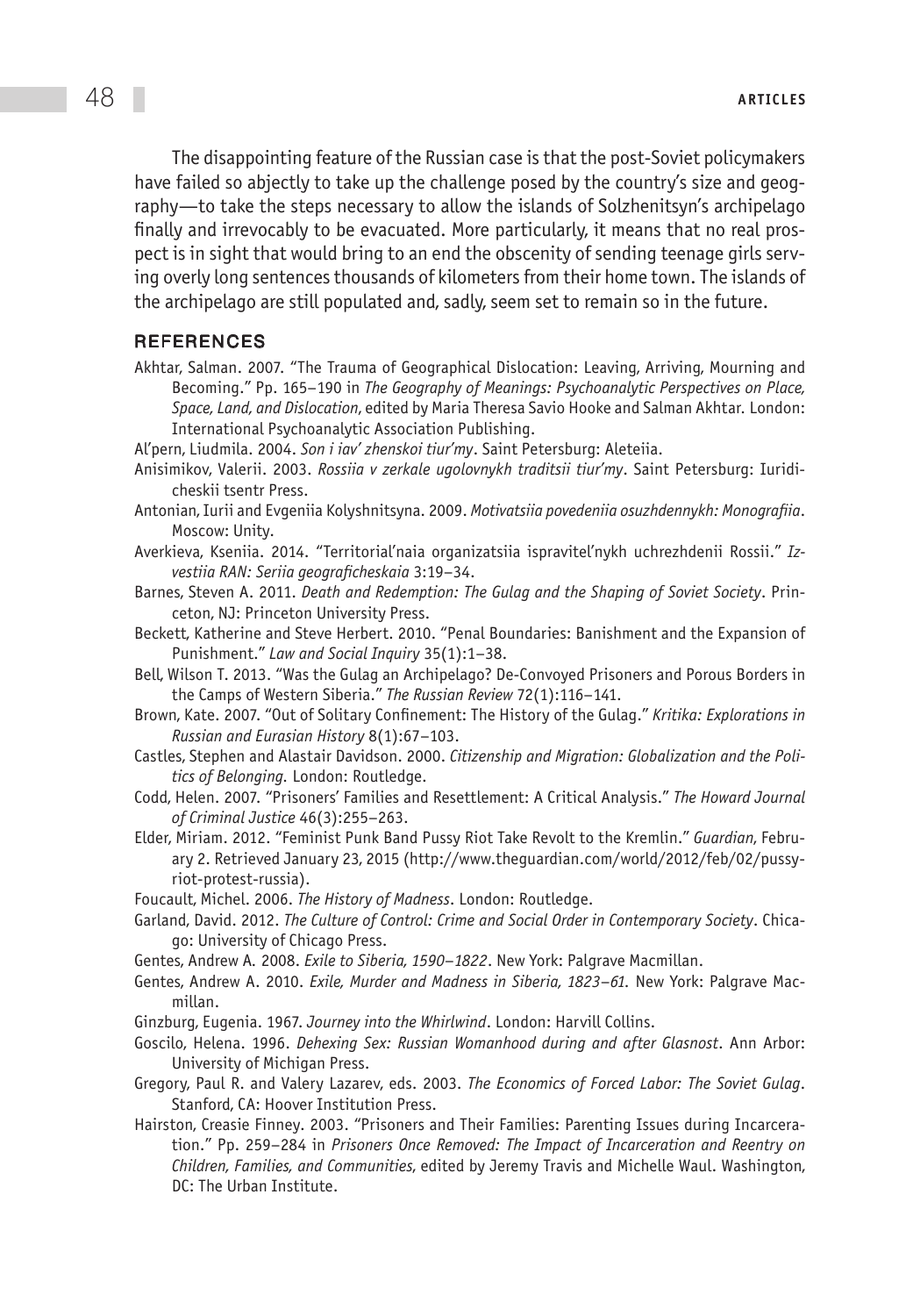- Hardy, Jeffrey S. 2012. "'The Camp Is Not a Resort': The Campaign against Privileges in the Soviet Gulag, 1957–61." *Kritika: Explorations in Russian and Eurasian History* 13(1):89–122.
- Ivanova, Galina M. 2000. *Labor Camp Socialism: The Gulag in the Soviet Totalitarian System*. Armonk, NY: M. E. Sharpe.
- Jakobson, Michael. 1993. *Origins of the GULAG: The Soviet Prison Camp System, 1917–1934*. Lexington: University of Kentucky Press.
- Katz, Elena and Judith Pallot. 2014. "Prisoners' Wives in Post-Soviet Russia: 'For My Husband I Am Pining!'" *Europe–Asia Studies* 66(2):204*–*224.
- Kazakova, Vera. 2011. *Zhenshchiny, otbyvaiushchie lishenie svobody (obshchaia kharakteristika): Po materialam spetsial'noi perepisi osuzhdennykh i lits, soderzhashchikhsia pod strazhei 12–18 noiabria 2009 g*. Vypusk 5. Moscow: Iurisprudentsiia.
- Kunz, Egon F. 1981. "Exile and Resettlement: Refugee Theory." *International Migration Review* 15(1/2):42–51.
- Markel, Dan, Jennifer M. Collins, and Ethan J. Leib. 2009. *Privilege or Punish: Criminal Justice and the Challenge of Family Ties*. Oxford: Oxford University Press.
- McClennen, Sophia A. 2004. *The Dialectics of Exile: Nation, Time, Language, and Space in Hispanic Literatures*. West Lafayette, IN: Purdue University Press.
- Mikhlin, Aleksandr. 1991. "Eksperiment v zhenskoi kolonii." *Sotsialisticheskaia zakonnost'* 10:15*–* 17.
- Mikhlin, Aleksandr. 2001. *Kharakteristika osuzhdennykh k lisheniiu svobody: Po materialam spetsial'noi perepisi, 1999*. Vol. 2. Moscow: Iurisprudentsiia.
- Mills, Alice and Helen Codd. 2008. "Prisoners' Families and Offender Management: Mobilizing Social Capital." *Probation Journal* 55(1):9*–*24.
- Moran, Dominique, Judith Pallot, and Laura Piacentini. 2009. "Lipstick, Lace, and Longing: Constructions of Femininity inside a Russian Prison." *Environment and Planning D: Society and Space* 27(4):700–720.
- Moran, Dominique, Judith Pallot, and Laura Piacentini. 2011. "The Geography of Crime and Punishment in the Russian Federation." *Eurasian Geography and Economics* 52(1):79*–*104.
- Oleinik, Anton N. 2003. *Organized Crime, Prison, and Post-Soviet Societies*. London: Ashgate.
- Pallot, Judith. 2002. "Forced Labor for Forestry: The Twentieth Century History of Colonisation and Settlement in the North of Perm' Oblast'." *Europe–Asia Studies* 54(7):1055–1083.
- Pallot, Judith. 2005. "Russia's Penal Peripheries: Space, Place and Penalty in Soviet and Post-Soviet Russia." *Transactions of the Institute of British Geographers* 30(1):98*–*112.
- Pallot, Judith. 2007. "'*Gde Muzh, Tam Zhena*' (Where the Husband Is, So Is the Wife): Space and Gender in Post-Soviet Patterns of Penality." *Environment and Planning A* 39(3):570–589.
- Pallot, Judith. 2012. "Changing Symbolic and Geographical Boundaries between Penal Zones and Rural Communities in the Russian Federation." *Journal of Rural Studies* 28(2):118*–*129.
- Pallot, Judith. Forthcoming. "The Gulag as the Crucible of Russia's Twenty-First Century System of Punishment." *Kritika*: *Explorations in Russian and Eurasian History.*
- Pallot, Judith and Elena Katz. 2014. "The Management of Prisoners' Children in the Russian Federation." *The Howard Journal of Criminal Justice 5*3(3):237–254.
- Pallot, Judith and Dominique Moran. 2000. "Surviving the Margins in Post-Soviet Russia: Forestry Villages in Northern Perm' Oblast." *Post-Soviet Geography and Economics* 41(5):341–364.
- Pallot, Judith and Laura Piacentini. 2012. *Gender, Geography, and Punishment: The Experience of Women in Carceral Russia*. Oxford: Oxford University Press.
- Pallot, Judith, Laura Piacentini, and Dominique Moran. 2010. "Patriotic Discourses in Russia's Penal Peripheries: Remembering the Mordovan Gulag." *Europe–Asia Studies* 62(1):1–33.
- Piacentini, Laura and Judith Pallot. 2014. "'In Exile Imprisonment' in Russia." *British Journal of Criminology* 54(1):20–37.
- Piacentini, Laura, Judith Pallot, and Dominique Moran. 2009. "Welcome to *Malaya Rodina* ('Little Homeland'): Gender and Penal Order in a Russian Penal Colony." *Social & Legal Studies* 18(4): 523–542.